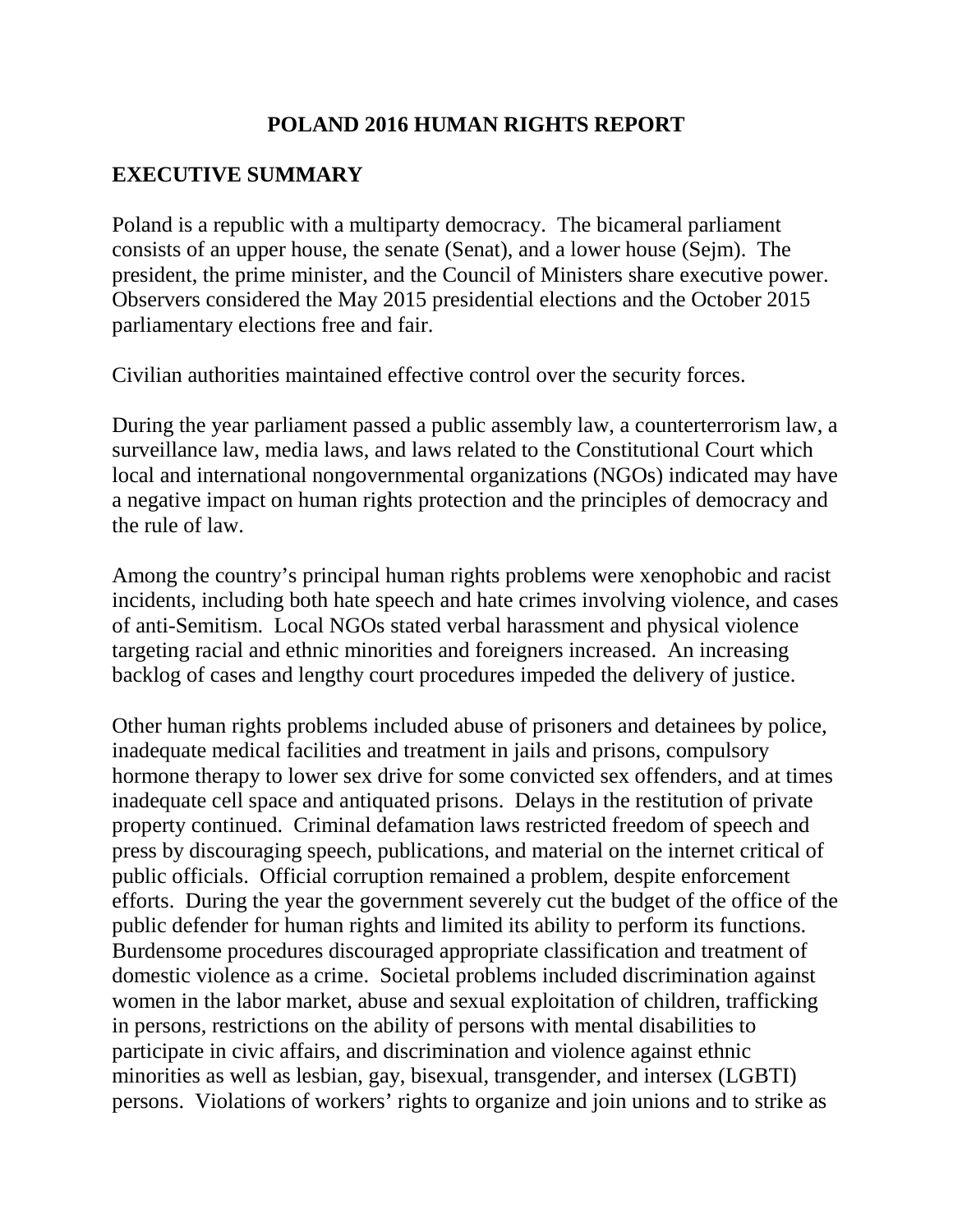well as antiunion discrimination also occurred. The government did not always effectively enforce laws governing the work of minors between ages 16 and 18.

The government generally enforced human rights and took steps to prosecute officials who committed abuses, whether in the security services or elsewhere in government.

### **Section 1. Respect for the Integrity of the Person, Including Freedom from:**

### **a. Arbitrary Deprivation of Life and other Unlawful or Politically Motivated Killings**

There were no reports that the government or its agents committed arbitrary or unlawful killings.

### **b. Disappearance**

There were no reports of politically motivated disappearances.

### **c. Torture and Other Cruel, Inhuman, or Degrading Treatment or Punishment**

The constitution and law prohibit such practices. There were problems, however, with police misconduct and corrections officers' abuse of prisoners. The law lacks a clear legal definition of torture, which authorities did not report as a separate crime, but all actions that could be considered "torture" are prohibited and penalized under other provisions of the law. The law outlines disciplinary actions for police, including reprimand, demotion in rank, and dismissal. Civil society groups noted cases of police misconduct against persons in custody.

Investigation into abuse of power by 10 police officers in Olsztyn continued at year's end. In April 2015 prosecutors charged the officers with the use of violence and threats to extract testimonies from detainees. Through the end of September, prosecutors identified 30 victims of the crime.

The law gives judges the option of ordering compulsory hormone therapy for a person convicted of either rape or incest when the victim is younger than age 15. Judges may order the procedure for convicted pedophiles at any time up to six months before their expected release. According to justice ministry statistics, the courts ordered the procedure for 18 pedophiles in 2015 compared with 20 in 2014.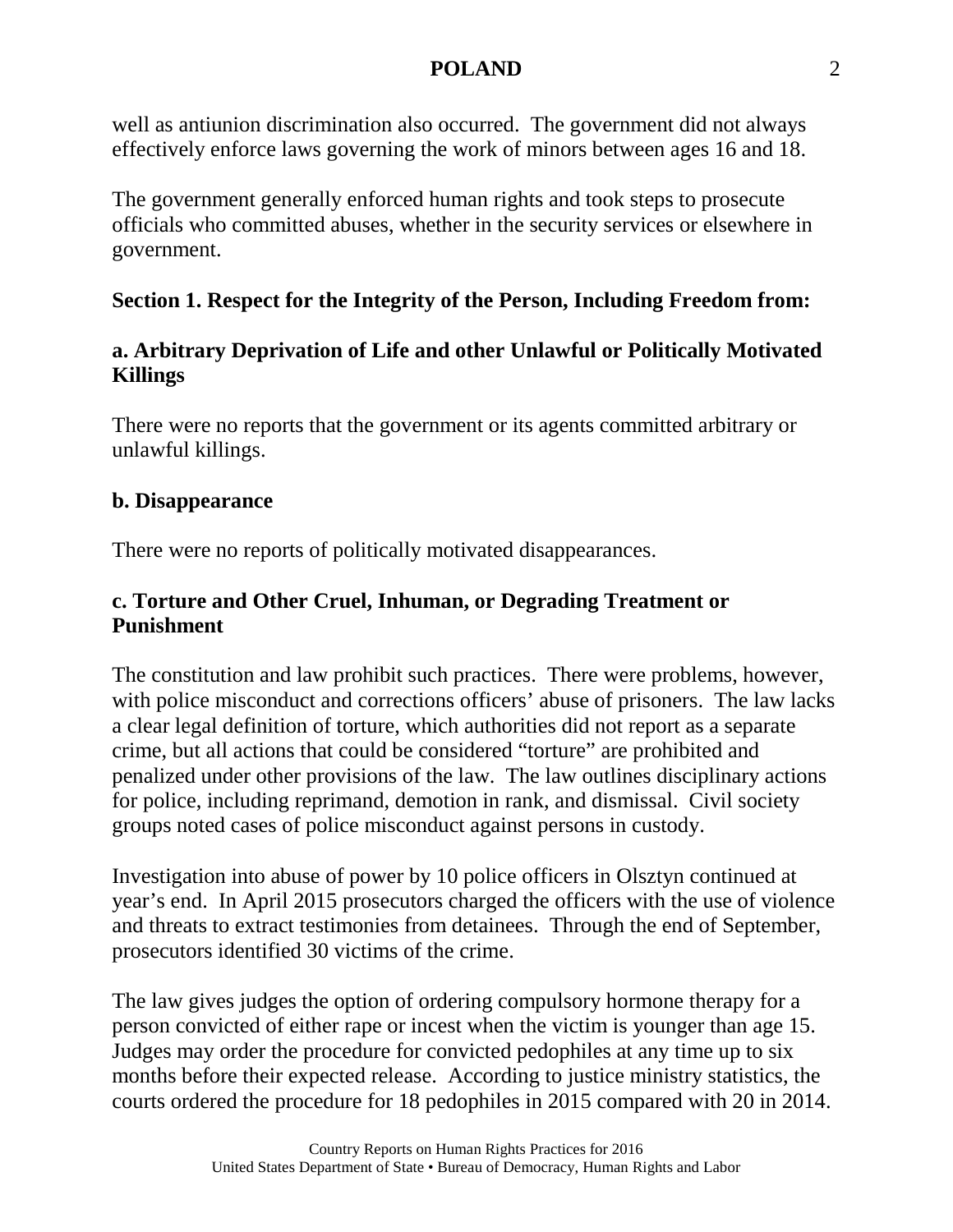### **Prison and Detention Center Conditions**

Prison and detention center conditions were adequate. Vacancies in the prison medical staff and limited prisoner access to specialized medical treatment continued to be problems.

Physical Conditions: While authorities generally separated juveniles from adults, the law allows shared housing in prisons and detention centers in exceptional cases. Juveniles were at times held together with adult prisoners. Authorities usually sent juveniles between ages 17 and 21 accused of serious crimes to pretrial detention.

Authorities often held pretrial detainees in prisons pending trial, but in areas separate from convicts. Conditions for pretrial detainees were generally similar to those for prisoners, but on occasion they were worse due to overcrowding and poorer facilities resulting from court-mandated restrictions on where a prisoner should be located while awaiting trial. A report by the Council of Europe's Committee for Prevention of Torture (CPT) pointed out in 2013 that an almost total lack of activities for pretrial detainees made their situation considerably worse than that of convicts. There was no indication the government addressed this problem.

The law sets the minimum cell size at 32 square feet per person, but prisoners may occupy smaller cells for a limited time. Both local NGOs and international organizations, including the UN Committee Against Torture and CPT, expressed concern that the 32-square-feet standard was not compatible with the European standard of at least 43 square feet per person in multiprisoner cells and 65 square feet in single-prisoner cells. As of the end of September, no detainees were in cells smaller than the legal minimum of 32 square feet, according to government statistics.

The Legal Intervention Center, a Warsaw-based NGO, reported that many prison buildings dated to the 19th century and were in need of substantial renovation. On October 28, the prison authorities opened a new prison unit in the town of Ciagowice, which can hold up to 275 persons. In November 2015 authorities closed a 170-year-old prison facility in the city of Kalisz. In 2013 the CPT found that authorities at the Municipal Police Department in Lublin, the Metropolitan Police Department in Warsaw, and the Warsaw-Bialoleka Police Department did not respect the privacy of communal toilets and showers. At the Bydgoszcz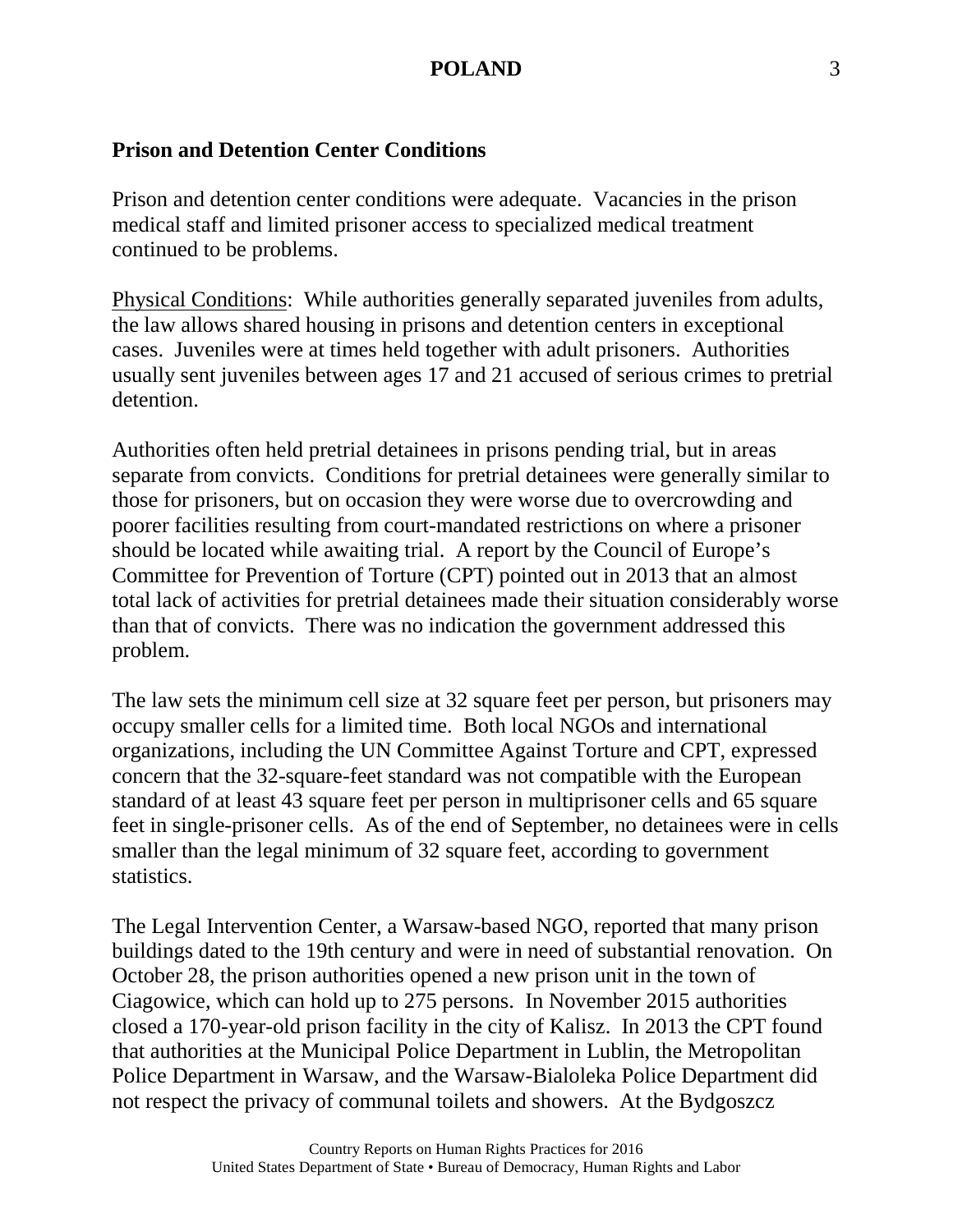Municipal Police Department, the closed-circuit television coverage included the in-cell toilets. These problems persisted.

During the first nine months of the year, 65 prisoners died in prison, including 15 reported suicides. The Helsinki Human Rights Foundation described systemic problems with medical care in prisons. These included inadequate medical staffing, such as a lack of specialized medical care, too few doctors to handle the workload, and poor medical infrastructure.

According to the human rights defender's report in July, most prisons and detention facilities did not meet the needs of persons with disabilities. Although prisoners with disabilities may be placed in cells modified for their disability, prisoners with disabilities had limited access to shower rooms, community rooms, and walking areas. According to the Helsinki Human Rights Foundation, prisoners with disabilities often complained about problems with moving around facilities, inappropriate equipment in the cells, and the need to ask cellmates for assistance with moving around.

The law permits authorities to commit prisoners to the National Center for the Prevention of Dissocial Behaviors who have served their prison sentences and undergone a custodial therapy program, but who have mental disabilities of a nature that a high probability exists they would commit another serious crime against a person. The Helsinki Foundation for Human Rights pointed out that mandatory detention after completion of sentence may violate the person's freedom and be retroactive. On November 23, the Constitutional Court ruled the law constitutional.

Administration: Authorities investigated credible allegations of inhuman conditions and documented their findings in a publicly accessible manner. The human rights defender may join proceedings in civil and administrative courts on behalf of prisoners and detainees, either when these file a complaint or when information otherwise leads to an allegation of inhuman conditions. At the request of the Ministry of Justice, the human rights defender administers the national preventive mechanism to investigate and monitor prison and detention center conditions. During the first nine months of the year, the ombudsman visited 12 prison and detention facilities, including pretrial detention centers and prison facilities. The Office of the Ombudsman publishes its findings and a summary of its recommendations to relevant authorities in an annual report.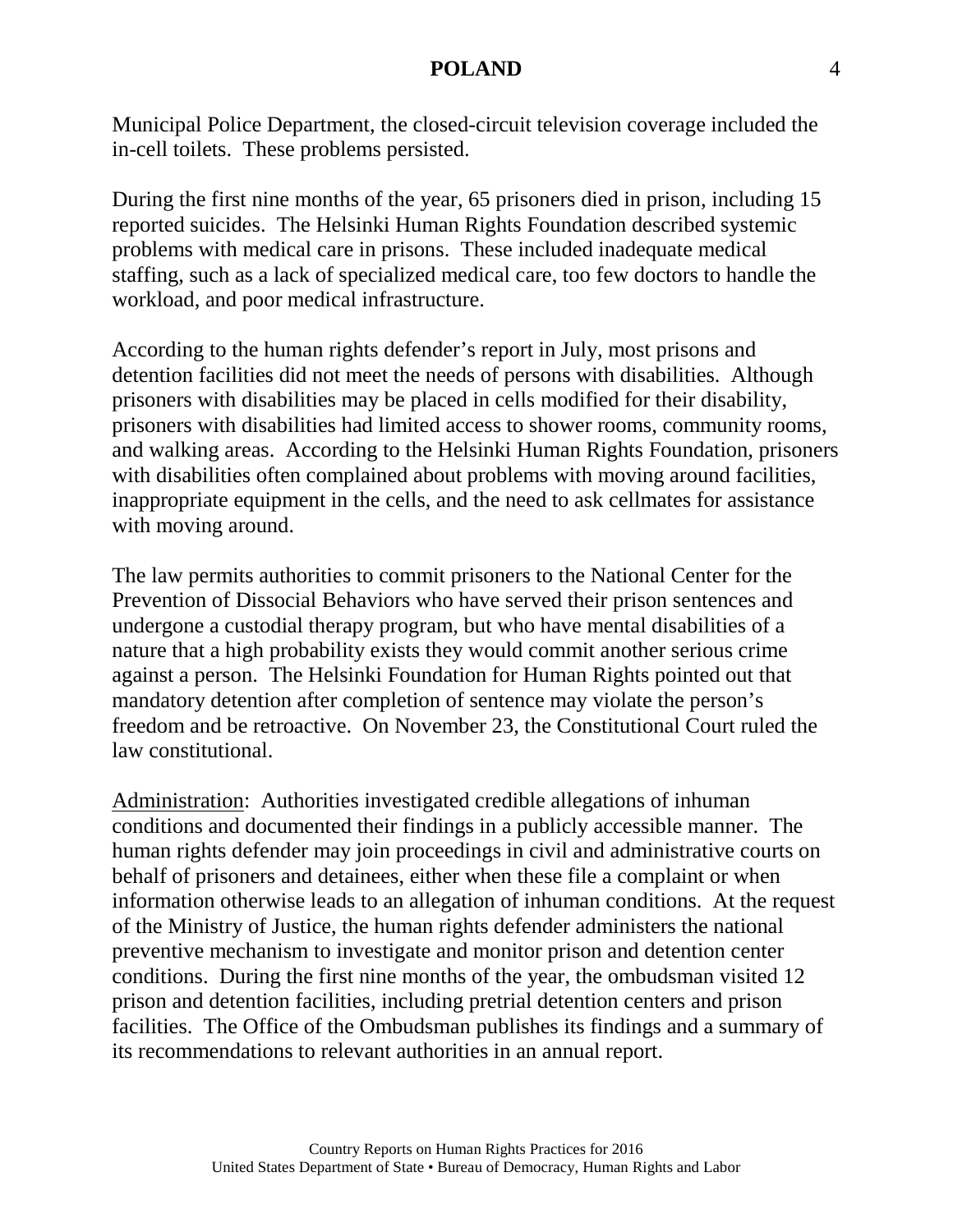Independent Monitoring: The government allowed independent monitoring of prison conditions and detention centers on a regular basis by local human rights groups as well as by the CPT. The Helsinki Human Rights Foundation and other local NGOs made occasional visits to prisons.

### **d. Arbitrary Arrest or Detention**

The constitution and the law prohibit arbitrary arrest and detention, and the government generally observed these prohibitions.

### **Role of the Police and Security Apparatus**

The police force is a national law enforcement body with regional and municipal units overseen by the Ministry of the Interior and Administration. The border guard is responsible for border security and combating irregular migration, and it reports to the Ministry of the Interior and Administration. The Internal Security Agency (ABW) has responsibility for investigating and combating organized crime, terrorist threats, and proliferation of weapons of mass destruction. The Central Anticorruption Bureau (CBA) is responsible for combating government, business, and financial corruption. The prime minister appoints the head and deputy heads of the CBA and supervises the bureau, which may investigate any matter involving public funds. The prime minister supervises the heads of both ABW and CBA, which also report to parliament.

On July 2, a new counterterrorism law designated the ABW as the primary authority for combatting terrorism and increased its law-enforcement powers. On July 11, the human rights defender referred the law to the Constitutional Court, arguing it violates the right to privacy and freedom of communication, and is unclear on grounds for accumulating data on individuals, arresting civilians, banning demonstrations, disconnecting citizens from the internet, and for surveillance on non-Polish nationals without a court order. The case remained pending before the Constitutional Court at year's end.

Civilian authorities maintained effective control over the police force, the border guard, the ABW, and the CBA, and the government has effective mechanisms to investigate and punish abuse and corruption. There were no reports of impunity involving the security forces during the year.

#### **Arrest Procedures and Treatment of Detainees**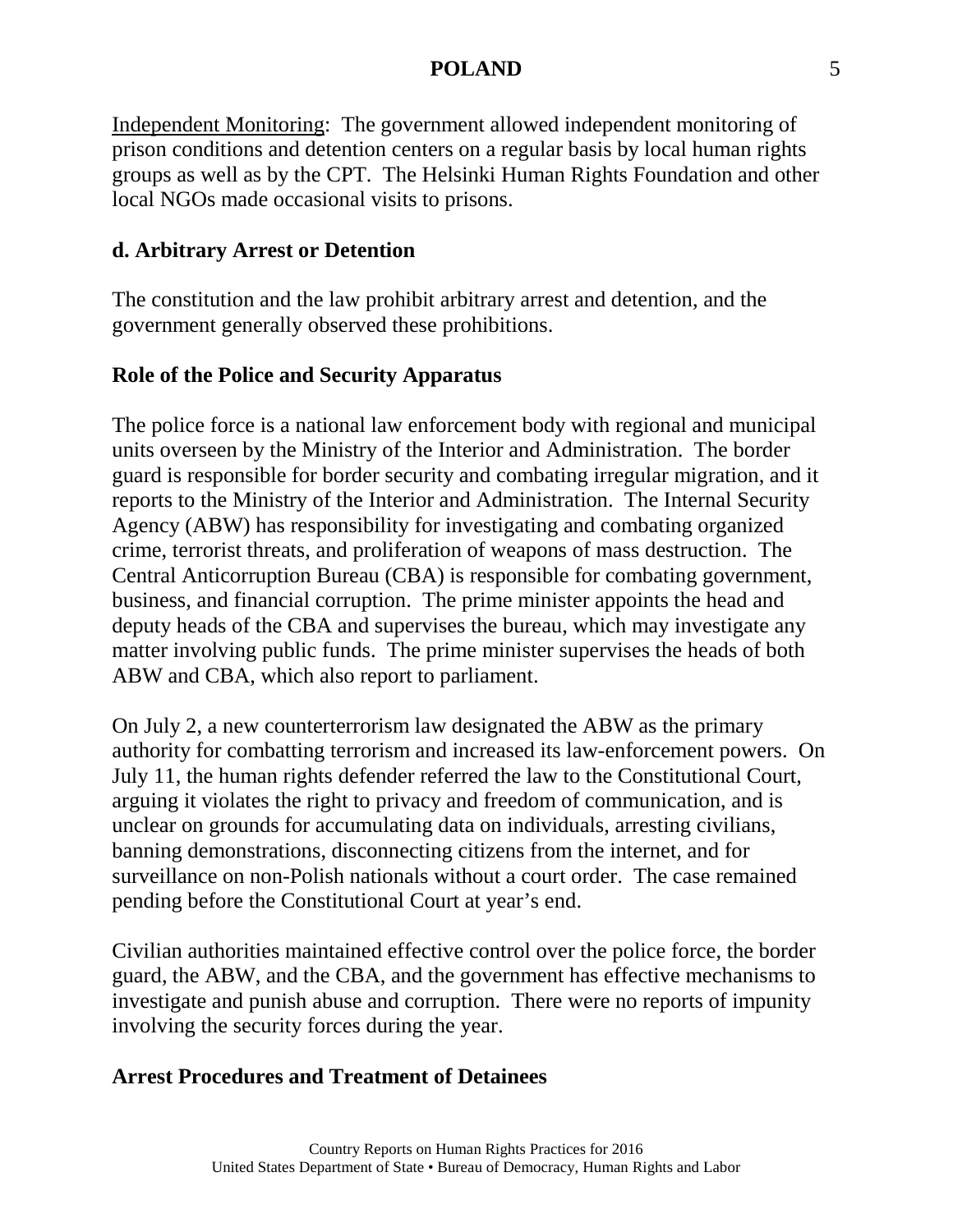The constitution and the law require authorities to obtain a court warrant based on evidence to make an arrest, and authorities generally complied with the law. The constitution and the law allow detention of a person for 48 hours before authorities must file charges and an additional 24 hours for the court to decide whether to order pretrial detention. The new counterterrorism law allows authorities to hold terrorism suspect without charges for up to 14 days. The law sets a five-day limit for holding a juvenile in a police establishment for children if the juvenile escaped from a shelter or an educational or correctional facility. It allows police to hold for up to 24 hours in a police establishment for children a juvenile who is being transferred to a shelter or an educational or correctional facility, in case of a "justified interruption of convoy." The law provides that police should immediately notify a detained person of the reasons for his detention and of his rights. Usually this information is initially delivered orally; later, at the police station, the detainee signs a statement that he has been advised of his rights and duties. Police give the detained person a copy of the report on his detention. Authorities generally respected these rights. Only a court may order pretrial detention. There was a functioning bail system, and authorities released most detainees on bail. Defendants and detainees have the right to consult an attorney at any time. The government provided free counsel to indigent defendants. On January 1, a new law providing free legal counsel, including at the pretrial stage, to poor, young, and senior citizens, veterans, members of multichild families, and victims of natural disasters entered into force. Authorities did not hold suspects incommunicado or under house arrest.

Pretrial Detention: The law permits authorities to detain persons charged with a crime for up to three months. A court may extend pretrial detention every six to 12 months, but the law specifies that the total time in detention may not exceed two years, except in certain complex cases, when the court may petition an appellate court for an extension beyond two years. On January 8, the human rights defender referred to the Constitutional Court several provisions of the code of criminal proceedings that provide for the possibility of extending pretrial detention without specifying the maximum length of detention and without providing specific justification. The case remained pending at year's end. According to the Ministry of Justice, extension beyond two years may occur if criminal proceedings are suspended, there is a need to identify or confirm the identity of the detainee, a very complicated investigation must be performed outside the country, or the detainee purposefully prolongs the proceedings. As of June 30, authorities held five persons for longer than two years in pretrial detention.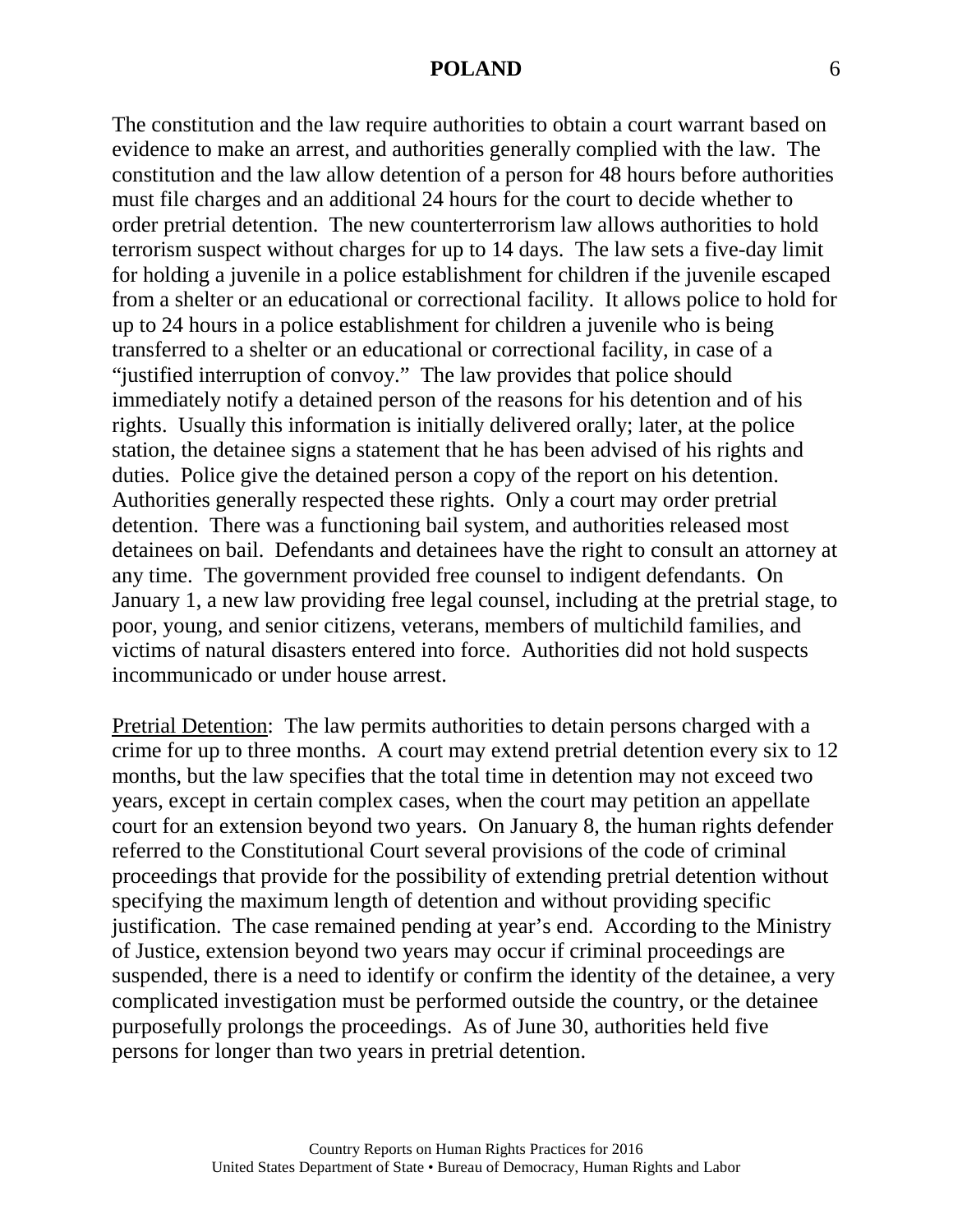Detainee's Ability to Challenge Lawfulness of Detention before a Court: Arrested persons are entitled to challenge before a court the legal basis or arbitrary nature of their detention within seven days of the court's decision.

Protracted Detention of Rejected Asylum Seekers or Stateless Persons: Authorities placed some asylum seekers in guarded centers for foreigners while they awaited deportation or decisions on their asylum applications. Border guards may place an individual in a guarded center only by court order. The law prohibits the placement of unaccompanied minors under age 15 in guarded centers. Border guards typically sought in this way to confine foreigners who attempted to cross the border illegally, lacked identity documents, or committed a crime during their stay in the country. According to the Helsinki Human Rights Foundation, border guards placed families with children into guarded centers.

### **e. Denial of Fair Public Trial**

While the constitution provides for an independent judiciary and the government generally respected judicial independence, an increasing backlog of cases made the judiciary less efficient.

The court system remained cumbersome, poorly administered, and inadequately staffed. The consensus among local human rights NGOs was that the judicial system was improperly structured and inefficient, with a poor division of labor among different courts. Difficult hiring procedures created many vacancies among judges and support staff, and slowed the justice system. Judges were forced to do administrative work that staff would normally perform. Judges reported receiving an increasing number of cases, while the number of judges remained the same. A continuing backlog of cases and the high cost of legal action deterred many citizens from using the justice system.

On June 15, Nils Muiznieks, the Council of Europe's commissioner for human rights, in a report of his visit to the country from February 9 to 12, expressed concern that a new law granting extensive powers to the minister of justice without the establishment of corresponding sufficient safeguards to avoid abuse of powers, poses "a considerable threat to human rights in the context of criminal law procedures, including the right to a fair trial, the presumption of innocence and the right to defense." Another matter of concern to Muiznieks was the creation of a new department within the Prosecution Office responsible for prosecuting the most serious crimes committed by judges and prosecutors. He feared this reform's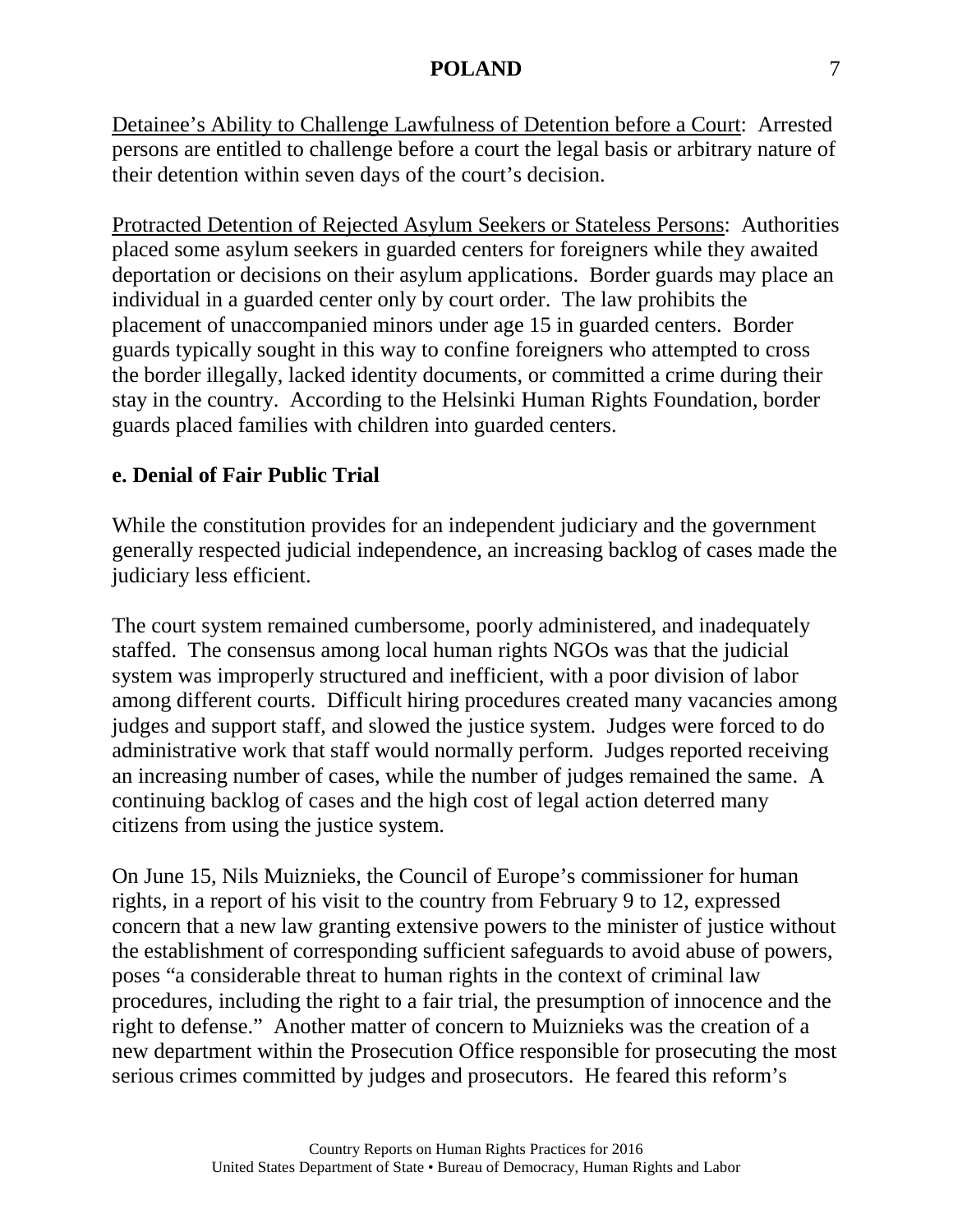"potential chilling effect of this on judges and prosecutors and the ensuing negative repercussions on the independence of the justice system."

The country employs an "e-court" to adjudicate simple cases, which typically involve unpaid utility bills. A party may file a civil claim for monetary damages on the e-court's website, and a judge may issue a writ of payment based on the electronic submission. Defendants who dispute the judgment have recourse to a regular court for trial.

## **Trial Procedures**

The constitution provides for the right to a fair public trial, and an independent judiciary generally enforced this right. Defendants enjoy a presumption of innocence and the right to prompt and detailed notification of the charges against them, with free interpretation for defendants who do not speak Polish from the moment charged through all appeals. They have the right to a fair and public trial without undue delay and the right to be present at their trial. Trials are usually public, although the courts reserve the right to close a trial in some circumstances, including divorce proceedings, cases involving state secrets, and cases whose content may offend public morality. Defendants have the right to legal representation, and indigent defendants may consult an attorney provided without cost. The government must provide defendants and their attorneys adequate time and facilities to prepare a defense. They may have access to government-held evidence, confront and question witnesses, and present witnesses and evidence on their own behalf. Prosecutors may grant witnesses anonymity if they express fear of retribution from defendants. The prosecutor general may release to the media information concerning any investigation, except if such information is classified, with due consideration to important public interests. Defendants may not be compelled to testify or confess guilt.

After a court issues a verdict, a defendant has seven days to request a written statement of the judgment; courts must provide a response within 14 days. A defendant has the right to appeal a verdict within 14 days of the response. A twolevel appeal process is available in most civil and criminal matters.

The law extends the above rights to all defendants.

### **Political Prisoners and Detainees**

There were no reports of political prisoners or detainees.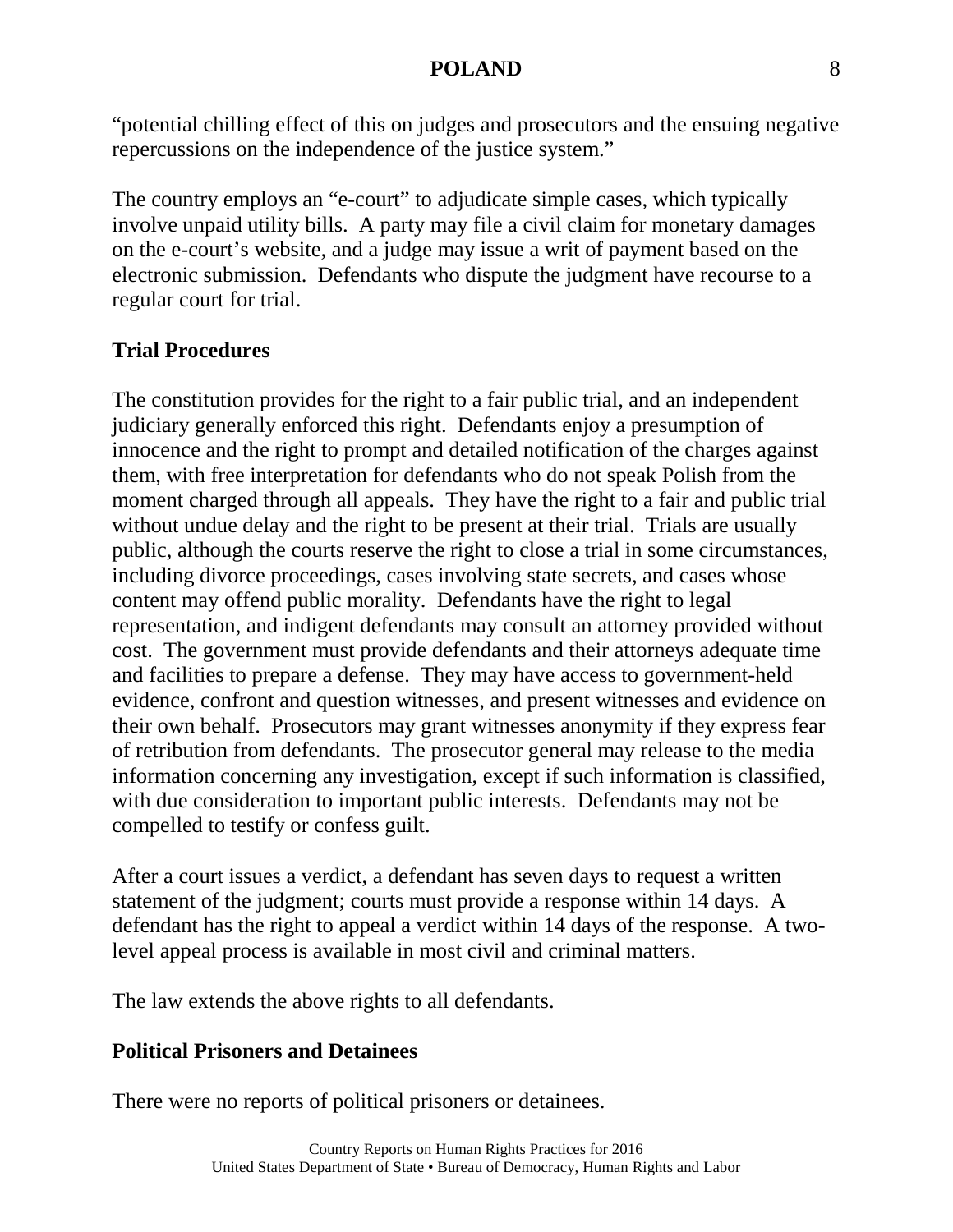#### **Civil Judicial Procedures and Remedies**

Individuals or organizations may seek civil remedies for human rights violations. The government's implementation of court orders, particularly for payment of damages, remained slow, cumbersome, and ineffective.

After they exhaust remedies available in the domestic courts, persons have the right to appeal court decisions involving alleged government violations of the European Convention on Human Rights to the European Court for Human Rights.

The dispute regarding judicial appointments to the Constitutional Court continued throughout the year. In March the court struck down in its entirety the December 2015 law regulating its operations. The government boycotted the court's proceedings and refused to publish the ruling as required by the constitution. The European Commission and the Council of Europe separately criticized the government's actions. The Council of Europe's European Commission for Democracy through Law (the Venice Commission) criticized the government's refusal to publish the court's ruling.

In July the government passed legislation regulating the court's operations that addressed some of the Venice Commission's concerns. In August the court struck down some provisions of the legislation in a ruling the government again refused to publish. In October parliament introduced additional legislation regulating the conduct, immunities, and discipline of court judges. Opposition parties, academic and legal experts, the Helsinki Human Rights Foundation, and other NGOs stated aspects of the legislation of December 2015 and July 2016 impeded the court's operations and violated the constitutional principles of judicial independence, separation of powers, and checks and balances among the branches of government. The government argued it was working to resolve the situation and published all court rulings issued during the year up to July 20, except for the March ruling on the court legislation. In July the European Commission issued a rule of law recommendation for Poland criticizing certain aspects of the government's July legislation, and the Venice Commission issued a new opinion in October along similar lines. On November 7, the Constitutional Court ruled constitutional the article from the July legislation altering the selection process of the chief justice. Three judges refused to participate in the hearing, and the ruling was issued by a five-judge panel despite the July legislation requirement of a full court panel hear all cases governing the operation of the court. The government had not published the ruling by year's end. On December 19, the president signed a new law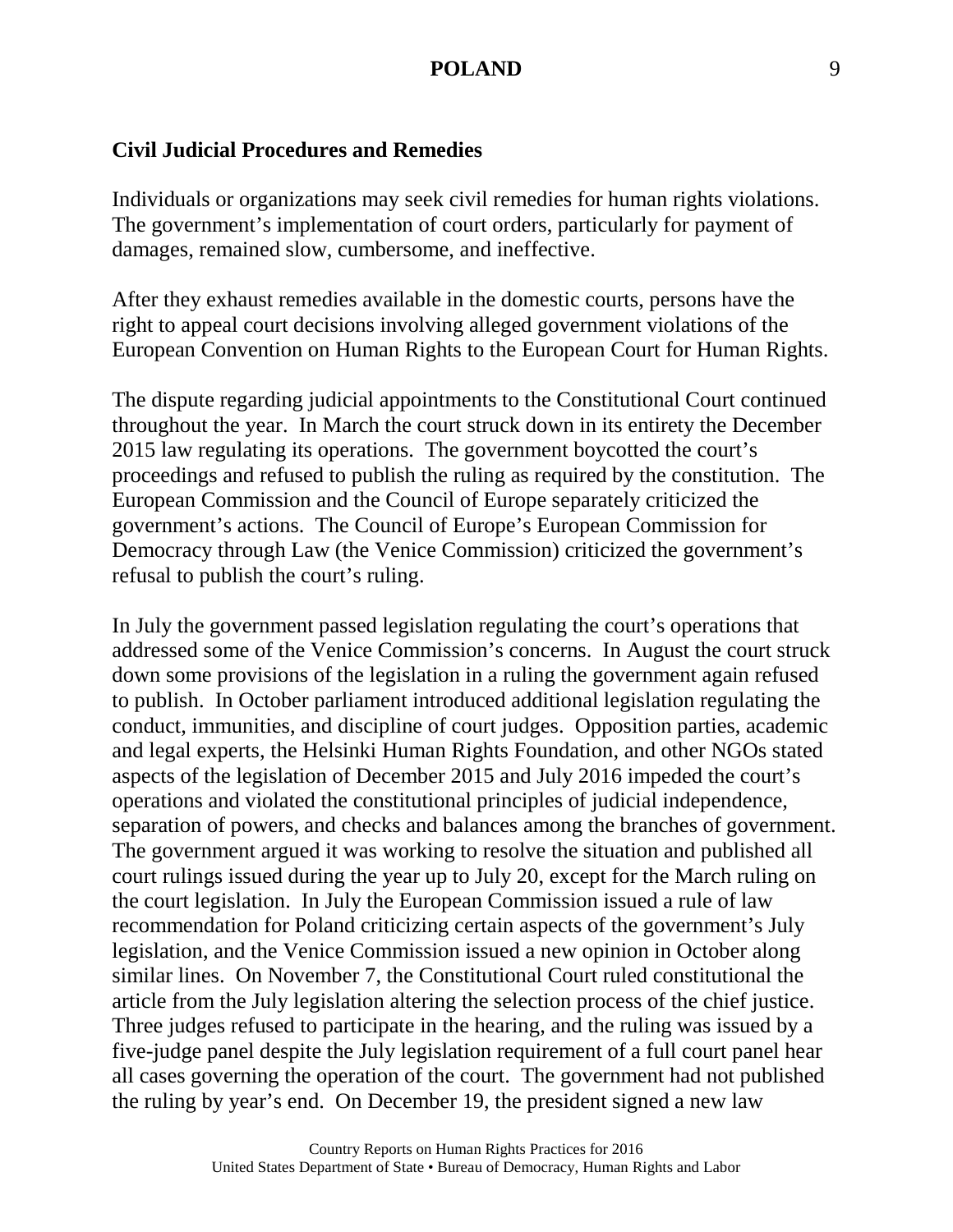regulating the conduct, immunities, and discipline of court judges, and establishing new procedures for court leadership. On December 21, he swore in a new chief judge selected under the law's new procedures. Also on December 21, the European Commission issued a complementary rule of law recommendation stating the new law addressed some issues raised in the July recommendation but that some rule of law concerns remained, and that the new law also raised new rule-of-law concerns regarding the effective functioning of the Constitutional Court and constitutional review of legislative acts.

## **Property Restitution**

The law provides for restitution of communal property seized during the Communist and Nazi eras, but the process proceeded very slowly during the year. By the end of September, the property commissions resolved 6,854 of slightly more than 10,500 communal property claims.

No comprehensive law addresses the return of or compensation for private property, but individuals may seek the return of confiscated private property through administrative proceedings and the courts. On August 17, the president signed into law legislation protecting Warsaw public properties from being returned to their precommunist era owners and extinguishing long-dormant claims after a six-month notice period if no claimant steps forward to pursue a restitution case. The legislation was intended to end abusive practices in the trading of former property owners' claims but raised serious concerns that it fell short of providing just compensation for former owners who lost property as a result of nationalization of properties by the communist-era government. The Constitutional Court upheld the legislation, and the law entered into force on September 17.

### **f. Arbitrary or Unlawful Interference with Privacy, Family, Home, or Correspondence**

The law prohibits such actions but allows electronic surveillance with judicial review for crime prevention and investigation

On February 3, the president signed a new law regulating police and security services surveillance in response to a 2014 Constitutional Court ruling that held as unconstitutional several provisions of the laws giving law-enforcement agencies and special services broad access to telephone records. On February 18, the human rights defender referred the law to the Constitutional Court arguing it infringes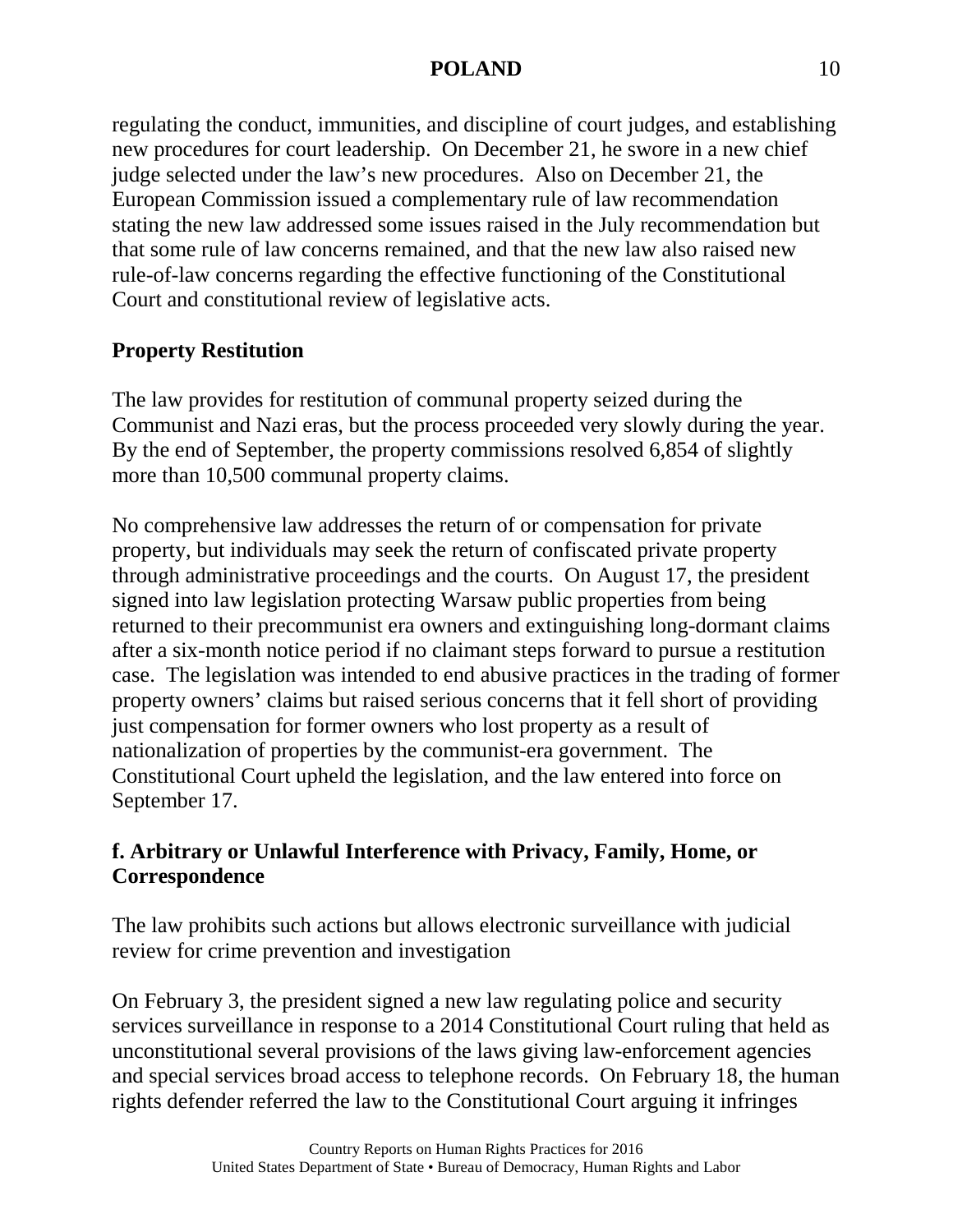privacy rights and EU data privacy norms and does not provide sufficient protections for privileged communications (e.g., attorney-client, priest-penitent). At year's end, the case was pending before the Constitutional Court. An opinion by the Venice Commission issued June 13 commended the government for improving existing surveillance law and practices but criticized some aspects of the new law.

### **Section 2. Respect for Civil Liberties, Including:**

### **a. Freedom of Speech and Press**

While the constitution provides for freedom of speech and press, laws restrict these freedoms. In the past the government and courts upheld laws that criminalize defamation by individuals and the media and limit editorial independence.

Freedom of Speech and Expression: The law prohibits hate speech, including the dissemination of anti-Semitic literature and the public promotion of fascist, communist, or other totalitarian systems.

Press and Media Freedoms: On May 13, the coordinator for special services, Mariusz Kaminski, announced before parliament's Special Services Committee that during the previous government the ABW and the CBA had 52 journalists under surveillance. The former heads of the two agencies denied these allegations.

Censorship or Content Restrictions: The constitution prohibits censorship of the press or social communication. At the same time, the law prohibits under penalty of fines the promotion of activities against government policy, morality, or the common good and requires that all broadcasts "respect the religious feelings of the audiences and, in particular, respect the Christian system of values." The government rarely enforced this provision. The law also places some limits on editorial independence, for example, by specifying that journalists must verify quotations and statements with the person who made them before publication.

The National Radio and Television Broadcasting Council, a five-member body appointed by the Sejm (two members), the senate (one member), and the president (two members), is constitutionally responsible for protecting freedom of speech and has broad power to monitor and regulate programming, allocate broadcasting frequencies and licenses, apportion subscription revenues to public media, and impose financial penalties on all public and private broadcasters. While council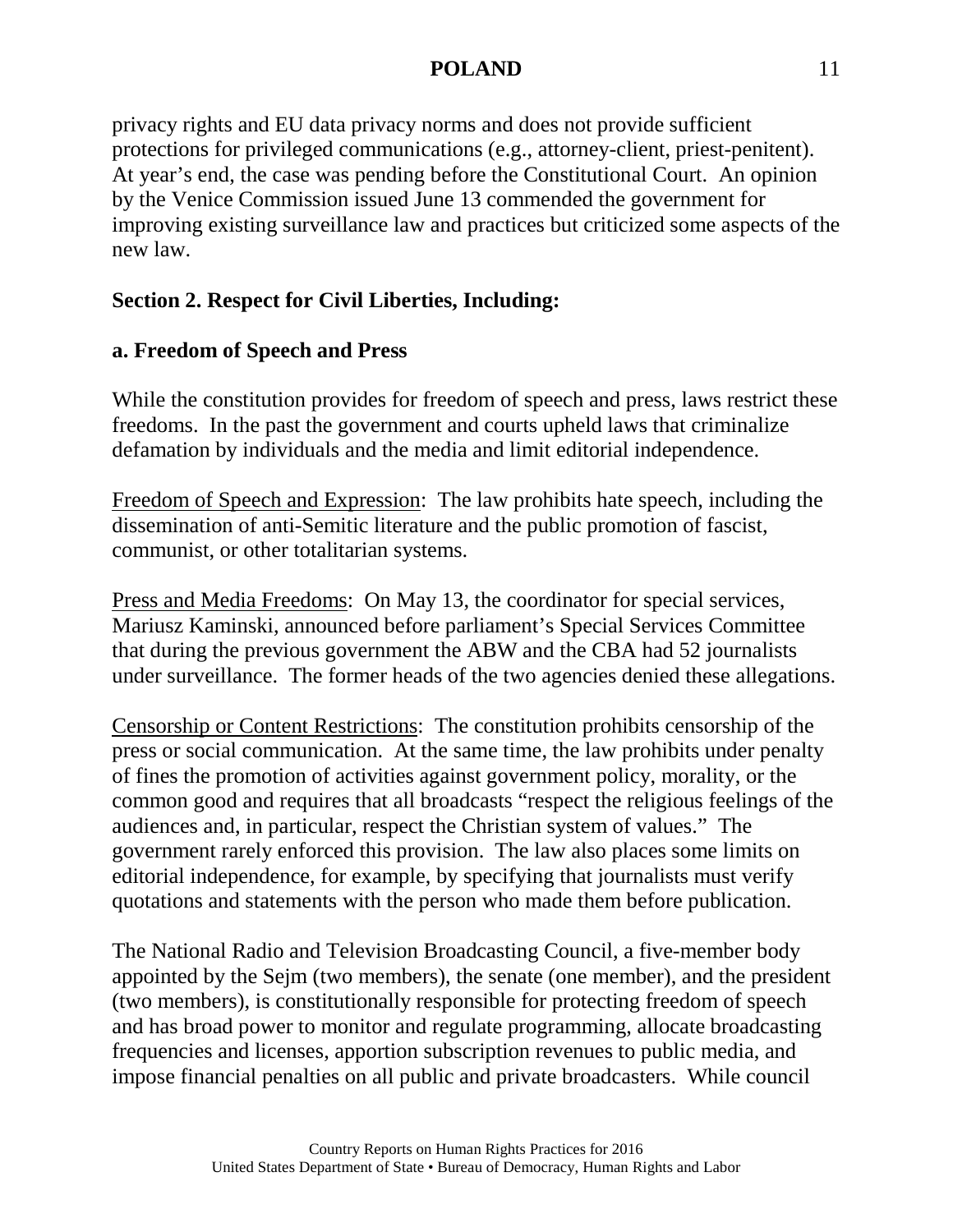members are required to suspend their membership in political parties and public associations, critics asserted that the council remained politicized.

Local and international NGOs raised concern regarding recent legislation and journalist dismissals in public media. On June 22, parliament created a new National Media Council with authority to hire and fire public media managers. The council consists of five members appointed to six-year terms; three appointed by parliament, and two nominated by the opposition and appointed by the president.

Since the beginning of public media reforms in January, approximately 100 journalists have left or been dismissed from their jobs.

Libel/Slander Laws: Defamation is a criminal offense and includes publicly insulting or slandering members of parliament, government ministers, or other public officials, as well as private entities and persons. Defamation outside the media is punishable by a fine and community service. The courts rarely applied maximum penalties, and persons convicted of defamation generally faced only fines or imprisonment for up to one year. The maximum sentence for insulting the president or the nation is three years' imprisonment. While journalists have never received the maximum penalty in defamation cases, according to the Helsinki Human Rights Foundation, the risk of facing criminal charges might discourage them from addressing sensitive subjects. Moreover, media owners, particularly of small local independent newspapers, were aware that potentially large fines could threaten the financial survival of their publications. According to Ministry of Justice statistics for 2015, the latest data available, courts convicted one individual of insulting the constitutional organs of the government. In 2015 the courts fined one person for public defamation.

In August the government submitted to parliament draft legislation stating, "Whoever publicly and contrary to the facts assigns the Republic of Poland or the Polish nation the liability or responsibility for the Nazi crimes committed by the Third Reich will face a fine or imprisonment of up to three years." Government officials stated the legislation was designed to deter public use of phrases like "Polish death or concentration camps," instead of "concentration camps in occupied Poland during World War II," because such terms contradict historical truth and harm the country's good name. At year's end, the draft legislation was pending in parliament.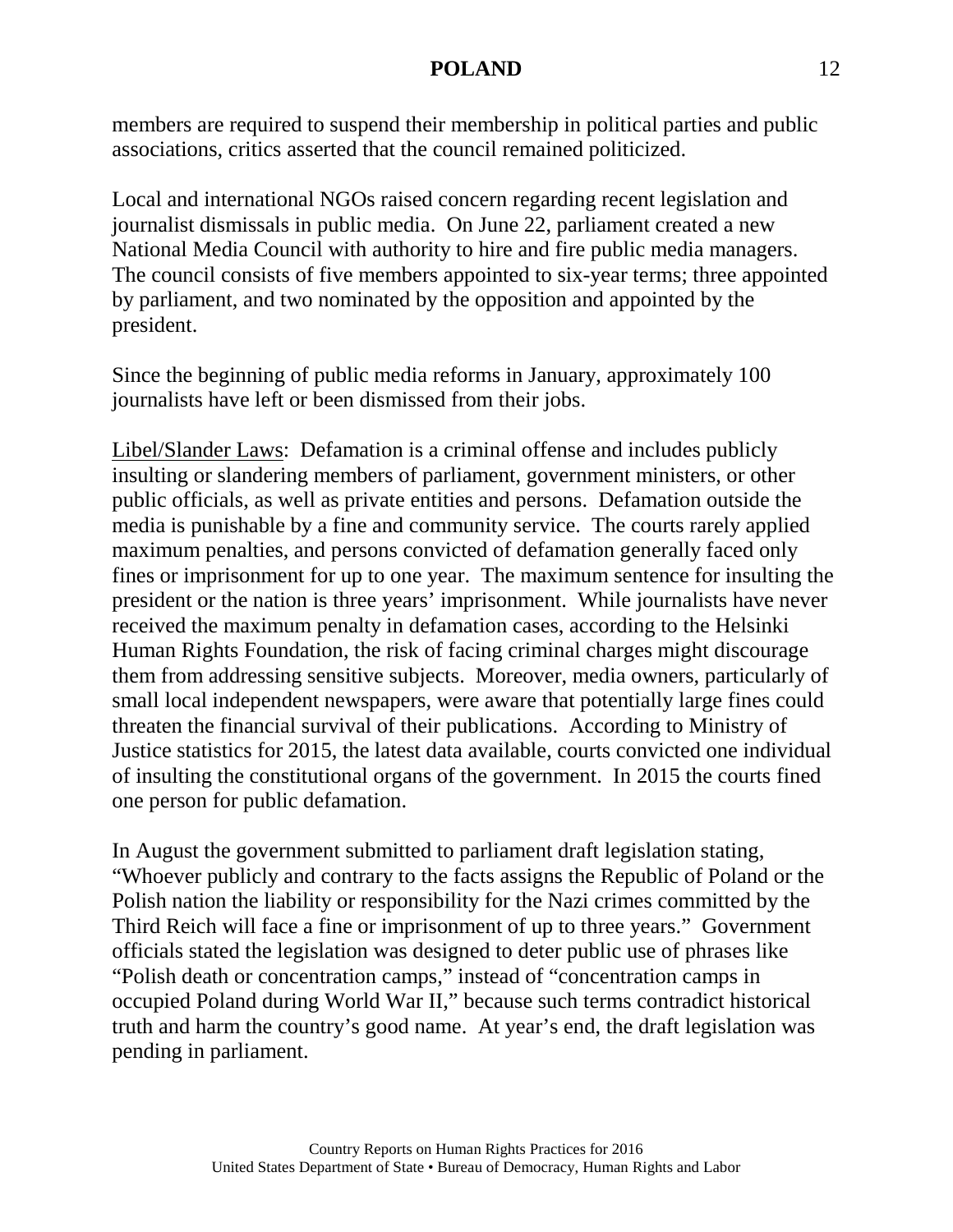On April 12, the Katowice regional prosecutor questioned Polish-American Princeton University professor Jan Gross for five hours about reported complaints filed by Polish citizens regarding a September 2015 article in the German newspaper *Die Welt*, in which Gross stated that Poles had killed more Jews than Poles killed Nazis during the World War II German occupation. Gross told media the prosecutors asked if he had intended to insult Poles. In October the Katowice prosecutor assigned to the case decided to discontinue the investigation, but a supervisory prosecutor overturned the decision and instructed the line prosecutor to seek expert opinions on whether Gross's statement was offensive in nature. The prosecutorial investigation continued at year's end.

#### **Internet Freedom**

The government did not restrict or disrupt access to the internet or censor online content, and there were no credible reports that the government monitored private online communications or e-mail without appropriate legal authority. The June 10 anti-terrorism law authorizes the ABW to block websites without a prior court order in cases relating to combating, preventing, and prosecuting terrorist crimes. The process by which the law was adopted, as well as its substance, provoked controversy and criticism from NGOs, as well as from the Council of Europe. The law against defamation, which restricts freedom of speech, applies to the internet as well. In 2015, the latest year for which statistics were available, prosecutors investigated 793 hate speech cases involving the internet, compared with 624 cases in 2014. In 2015, according to data from the International Telecommunication Union, 20 percent of the population had a fixed broadband subscription, and 68 percent of the population used the internet.

#### **Academic Freedom and Cultural Events**

There were no government restrictions on academic freedom or cultural events.

### **b. Freedom of Peaceful Assembly and Association**

#### **Freedom of Assembly**

The constitution provides for the freedoms of assembly and association, and the government generally respected these rights. The antiterrorism law of 2015 permits restrictions on public assemblies in situations of elevated terrorist threats.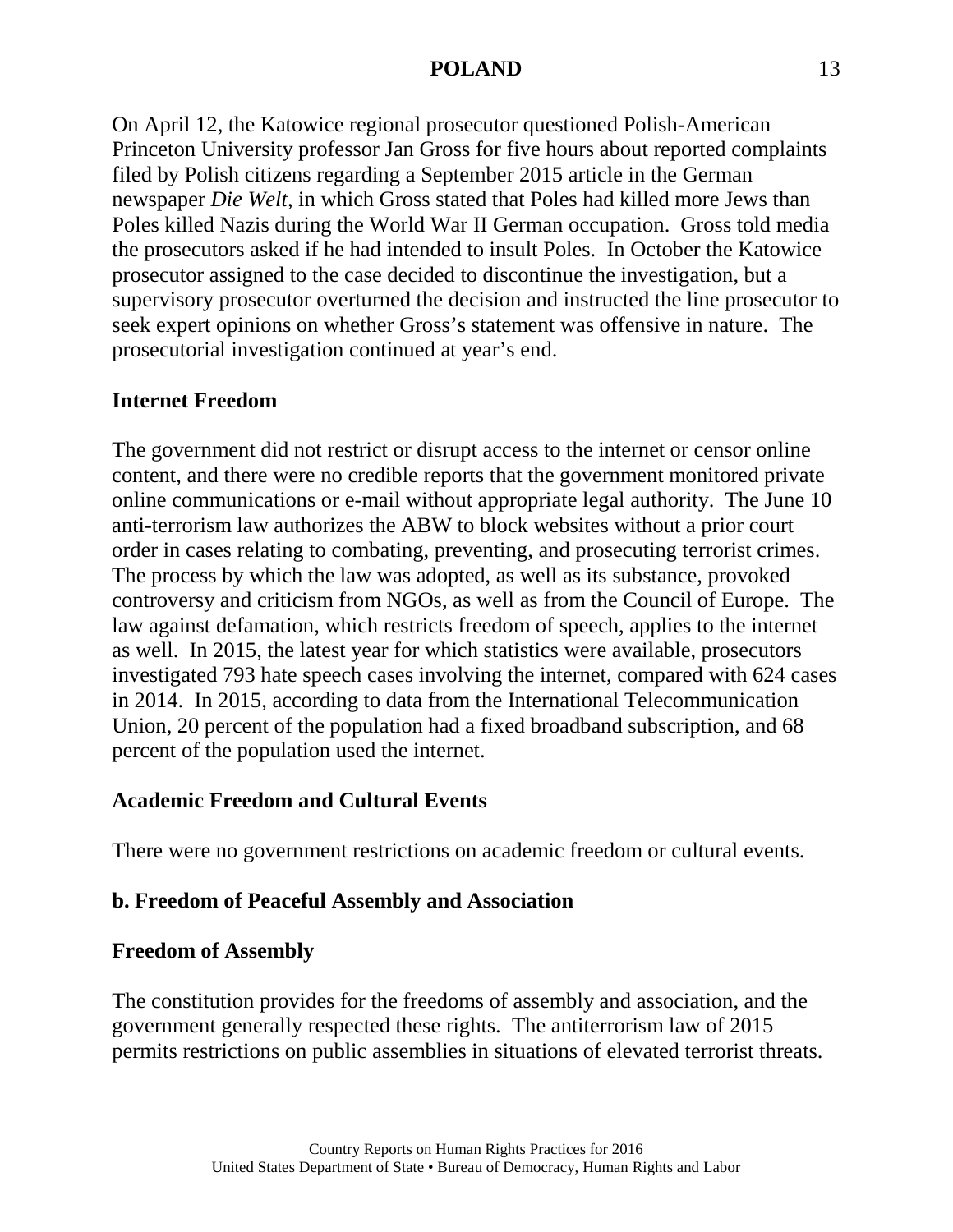On December 2, the Sejm passed amendments to the public assembly law establishing a new category of "cyclical" or recurring assemblies and introducing a 328-foot distance requirement between demonstrations and counterdemonstrations. Opposition politicians and human rights advocates immediately condemned the legislation and called on the senate to reject the amendments. The Council of Europe's human rights commissioner and the director of the Office for Democratic Institutions and Human Rights of the Organization for Security and Cooperation in Europe jointly expressed concerns the amendments could undermine freedom of assembly. On December 13, the senate passed the legislation and sent the bill to the president to sign into law. On December 29, the president referred the legislation to the Constitutional Court for review without signing it.

### **Freedom of Association**

The constitution provides for freedom of association, and the government generally respected this right.

### **c. Freedom of Religion**

See the Department of State's *International Religious Freedom Report* at [www.state.gov/religiousfreedomreport/.](http://www.state.gov/religiousfreedomreport/)

### **d. Freedom of Movement, Internally Displaced Persons, Protection of Refugees, and Stateless Persons**

The constitution and the law provide for freedom of internal movement, foreign travel, emigration, and repatriation, and the government generally respected these rights.

Abuse of Migrants, Refugees and Stateless Persons: In addition to the guarded centers for foreigners (see section 1.d.), the government operated 11 open centers for asylum seekers with an aggregate capacity of approximately 2,000 persons in the Warsaw, Bialystok, and Lublin areas. Some incidents of gender-based violence occurred, but the Office of the UN High Commissioner for Refugees (UNHCR) reported that local response teams involving doctors, psychologists, police, and social workers addressed these cases. UNHCR and the Helsinki Human Rights Foundation reported no major or persistent problems with abuse in the centers.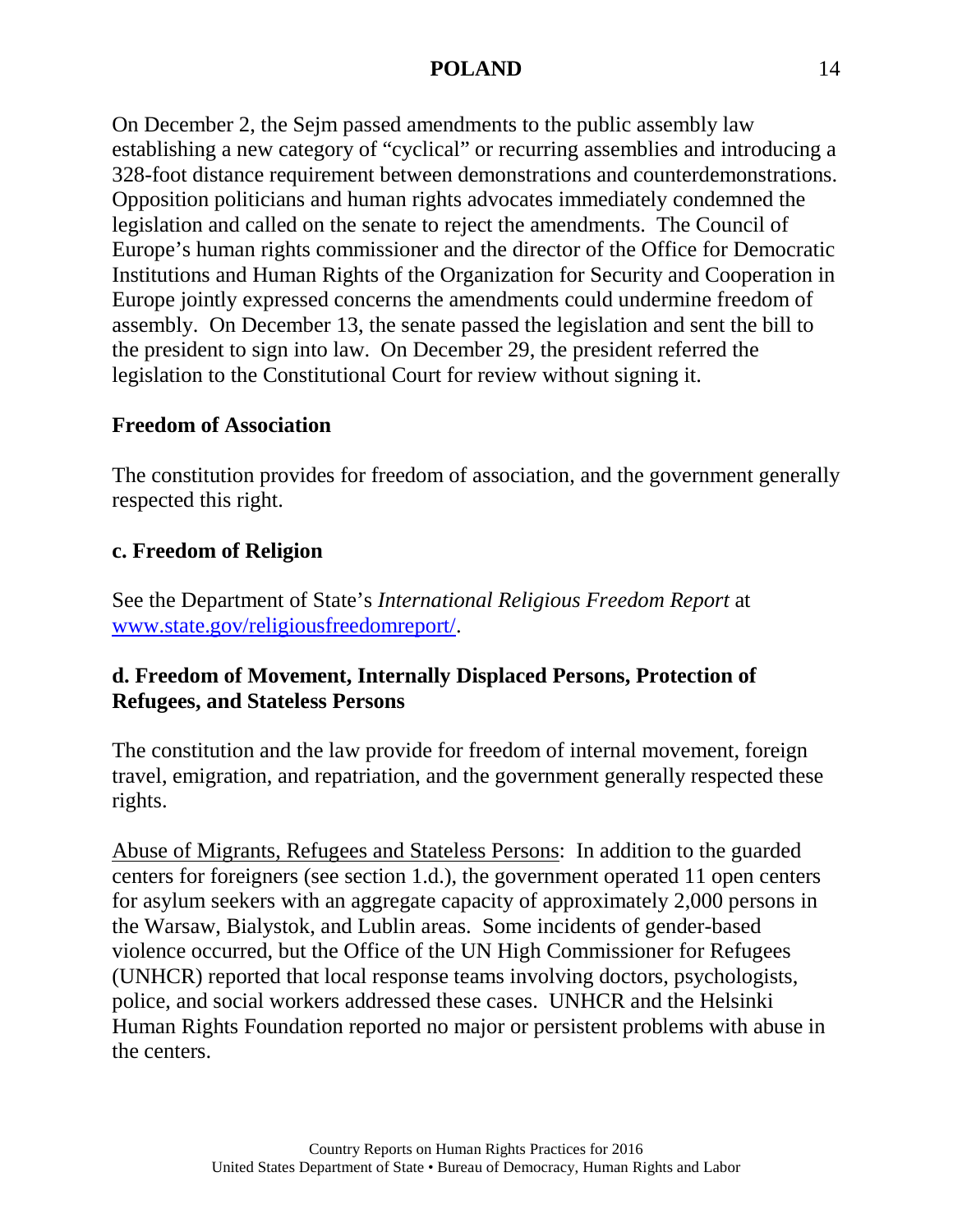The government cooperated with UNHCR and other humanitarian organizations in providing protection and assistance to internally displaced persons, refugees, returning refugees, asylum seekers, stateless persons, and other persons of concern.

## **Protection of Refugees**

Access to Asylum: The law provides for the granting of asylum or refugee status, and the government has established a system for providing protection to refugees. Each person who arrives receives consideration for asylum if requested. According to authorities, Ukrainians were rarely granted refugee status due to recognized options for internal flight within their country. Alternatively, authorities liberally used temporary residence and visa mechanisms to allow an almost 300 percent increase in Ukrainian authorized temporary residence since 2013, from an average 9,500 to an estimated 40,000 in 2016. During the year NGOs and media reported on the large number of entry refusals to Russian citizens from Chechnya who allegedly requested international protection but were denied entry at the border. Border guards stated those refused entry were economic migrants without a visa who wished to transit the country to Western Europe.

In 2015 the previous government agreed to relocate to the country 6,182 migrants from Africa and Middle East who were residing in Italy and Greece and to resettle 900 refugees from Lebanon and Jordan. At the end of September, no migrants or refugees were relocated or resettled under these commitments. The new government did follow through with financial commitments to the EU migrant crisis response and deployed asylum and border experts to Greece and Italy during the year. The government spoke out against the mandatory EU relocation quotas and advocated assisting refugees in countries of first asylum and strengthening EU external border security.

Safe Country of Origin/Transit: The EU's Dublin III Regulation, to which the country is subject, recognizes all EU countries as safe countries of origin and transit. The regulation also authorizes the governments of EU member states to return asylum seekers to the countries where they first entered the EU. The law permits denial of refugee status based on safe country of origin or safe country of transit but includes provisions that allow authorities to consider the protection needs of individuals with exceptional cases.

Employment: Asylum seekers are not allowed to work during the first six months of the asylum procedure. If the asylum procedure lasts longer than six months, they gain the right to work until the asylum decision is final.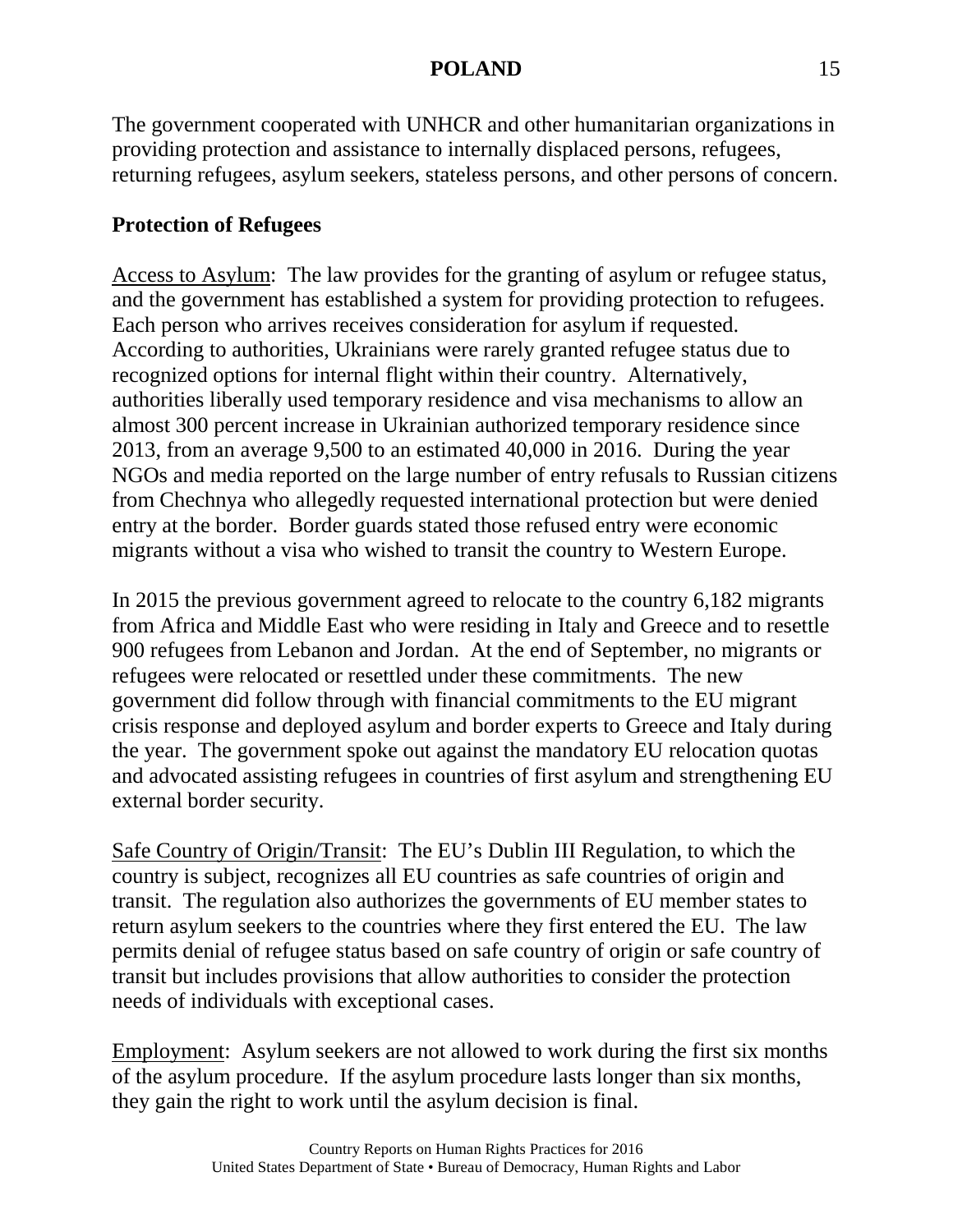Access to Basic Services: Asylum seekers faced language and cultural barriers, and had limited access to higher education. Children in centers for asylum seekers had free access to public education, but those placed with relatives in guarded centers for foreigners did not.

Temporary Protection: The government also provided temporary protection to 163 individuals who may not qualify as refugees during the first 11 months of the year.

### **Stateless Persons**

According to UNHCR, at the end of 2014, there were 10,825 stateless persons in the country.

The law affords the opportunity to gain nationality. The Halina Niec Legal Aid Center observed in its report during the year on statelessness, however, that the government did not implement a formal procedure of identifying the stateless persons, leading to protection gaps and exposing stateless persons to many negative consequences, including detention.

UNHCR occasionally received complaints from stateless persons regarding problems with employment, mainly involving the lack of identity documents, which discouraged employers from offering employment to stateless persons.

## **Section 3. Freedom to Participate in the Political Process**

The constitution provides citizens the ability to choose their government in free and fair periodic elections held by secret ballot and based on universal and equal suffrage.

### **Elections and Political Participation**

Recent Elections: The presidential elections in May 2015 and the parliamentary elections in October 2015 were both considered free and fair.

Participation of Women and Minorities: No laws limit the participation of women and members of minorities in the political process, and they did participate.

## **Section 4. Corruption and Lack of Transparency in Government**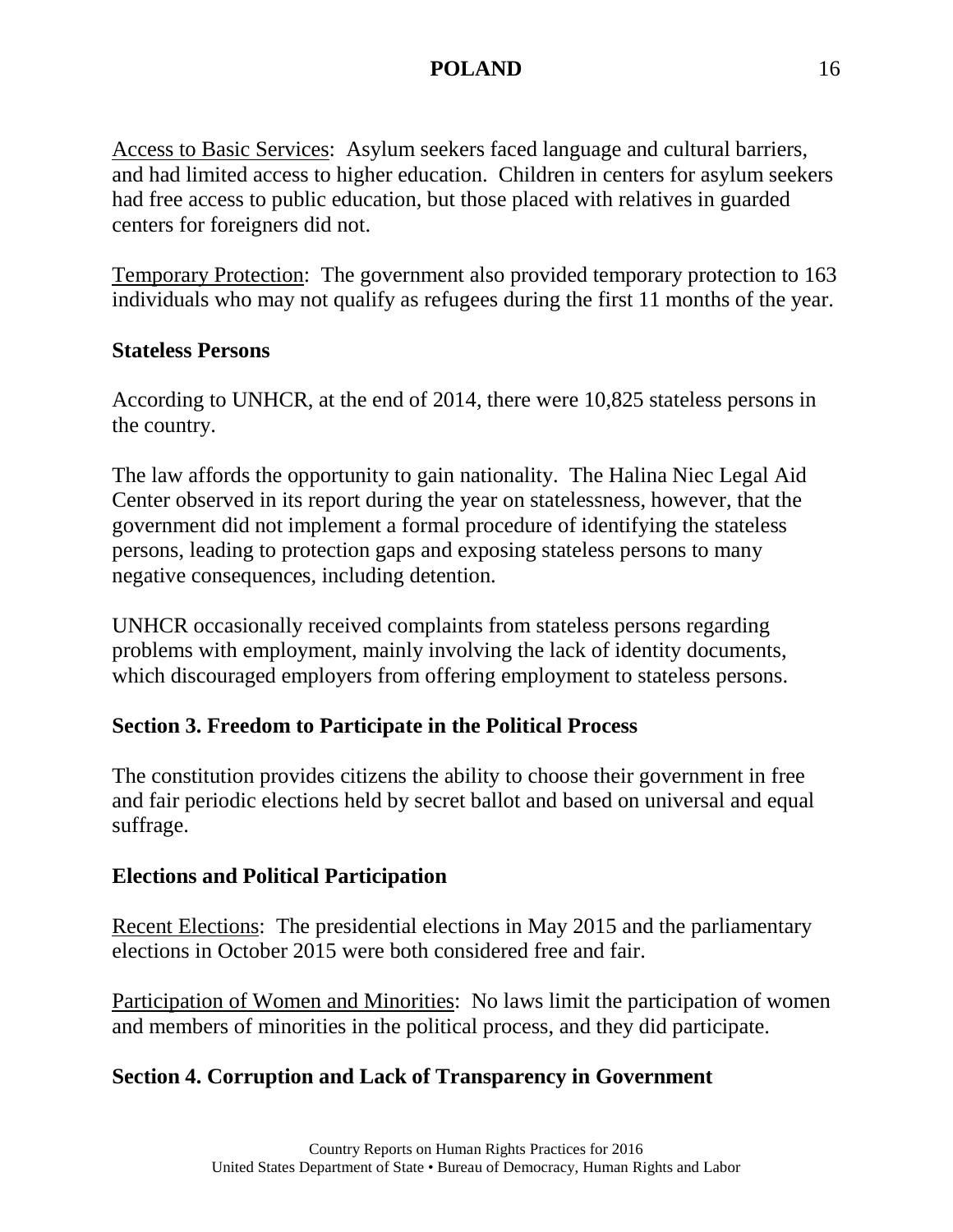Although the law provides criminal penalties for corruption by officials, corruption was a problem. On June 1, revisions to the Human Rights Ombudsman Law gave the ombudsman and several other public figures immunity from criminal liability and arrest without the prior permission of parliament. The prosecutor general or, in private lawsuits, the plaintiff's lawyer must file the motion for lifting immunity. On October 21, parliament voted to lift the immunity of Supreme Audit Commission head Krzysztof Kwiatkowski in a long-running investigation into improper public appointments. There were some reports of government corruption during the year.

Corruption: On June 22, the CBA detained regional prosecutor and former head of the Appeals Prosecutor's Office Anna H. (name protected under privacy laws) on charges of accepting bribes and abuse of power following a disciplinary court final decision to remove her from office.

Financial Disclosure: Various laws oblige elected and appointed public officials to submit financial statements about their financial assets, real property, stocks, and bonds. According to the Stefan Batory Foundation, an NGO, CBA verification was ineffective, because the agency was able to screen less than 1 percent of all financial disclosure statements filed by politicians and high-level government officials. With the exception of certain situations provided for by law, the regulations protect information included in financial statements as "restricted access" information that may be made public only with the written permission of the provider. Different laws provide for different penalties for nondisclosure.

Public Access to Information: The constitution and law provide for public access to government information, and the government generally provided such access to citizens and noncitizens, including foreign media.

### **Section 5. Governmental Attitude Regarding International and Nongovernmental Investigation of Alleged Violations of Human Rights**

A number of domestic and international human rights groups generally operated without government restriction, investigating and publishing their findings on human rights cases.

The United Nations or Other International Bodies: After months of questioning its objectivity, on October 16, the government announced it would end its cooperation with the Venice Commission concerning the commission's critical October 14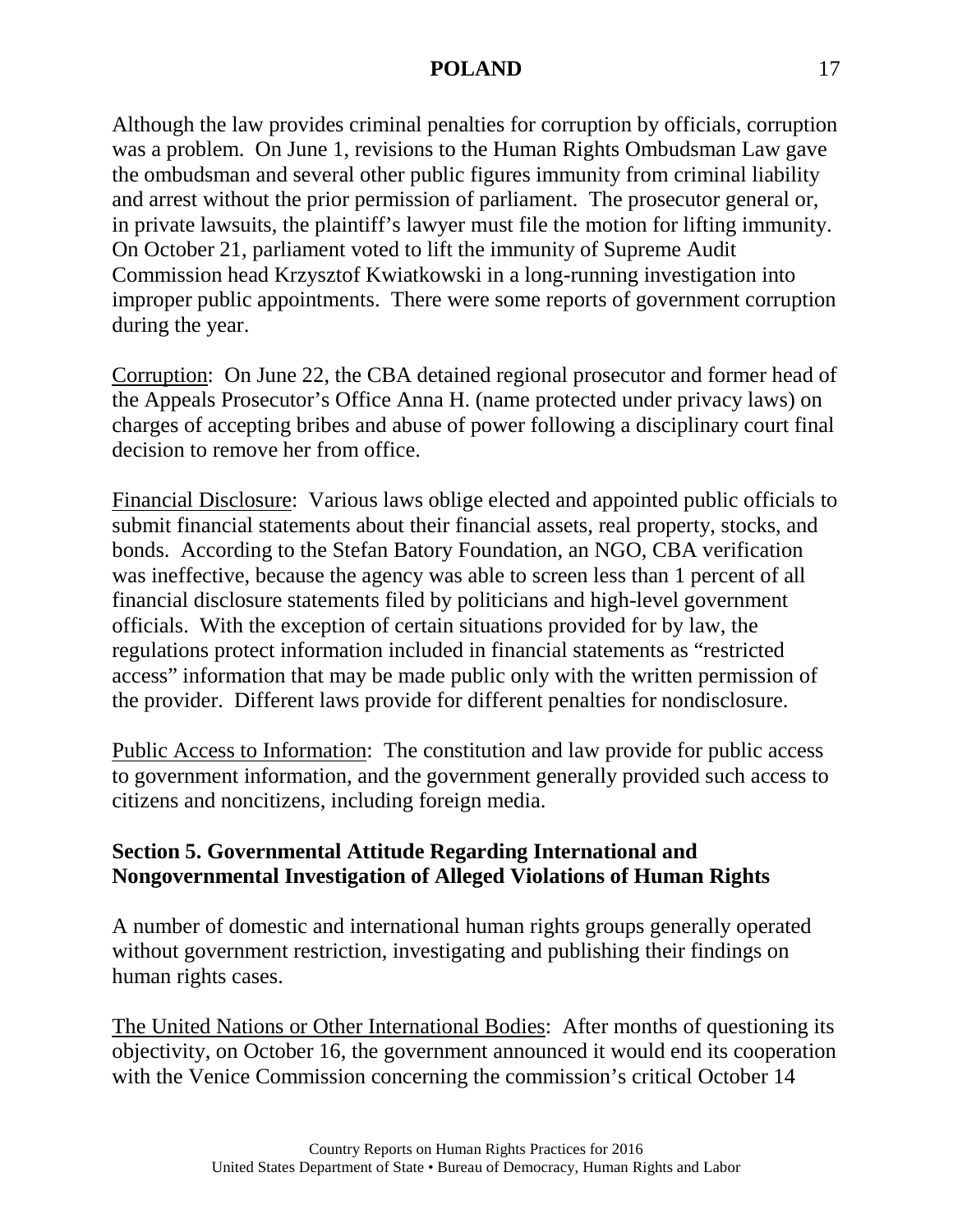opinion on the government's July legislative framework for the Constitutional Tribunal.

Government Human Rights Bodies: The law entrusts the human rights defender and the government plenipotentiary for civil society and equal treatment with the task of "implementing the principle of equal treatment."

The country's independent human rights defender processes complaints, conducts investigations, institutes and participates in court proceedings, undertakes studies, provides other public bodies with advice, proposes legislative initiatives, conducts campaigns, and cooperates with NGOs. The human rights defender has no authority to mediate disputes between private entities, even in cases of racial discrimination. The human rights defender presents an annual report to the Sejm on the state of human rights and civic freedom in the country and in 2015 reported receiving 57,627 cases.

During the annual report in September, members of the governing Law and Justice (PiS) Party strongly criticized the defender for intervening in cases related to LGBTI persons.

In his report on June 15, the Council of Europe's human rights commissioner reiterated calls made by the council's Committee on the Prevention of Torture, Committee on the Prevention of Racism and Intolerance, and the UN Committee on the Elimination of Discrimination against Women to increase the budget of the human rights defender. In 2015 the budget of the defender's office was 38.6 million zloty (\$9.79 million). The defender asked for an increase of 18 percent in the 2016 budget to 35.6 million zloty (\$9.03 million). In February parliament reduced the defender's general budget by 8 percent. In addition the budget for monitoring the implementation of equal treatment and for supporting victims of discrimination was cut by 30 percent.

The government plenipotentiary for civil society and equal treatment has a mandate to counter discrimination and promote equal opportunity for all. The plenipotentiary implements the government's equal treatment policy, develops and evaluates draft acts, analyzes and evaluates legal solutions, and monitors the situation within the scope of application of the principle of equal treatment. The plenipotentiary is subordinate to the prime minister's office, did not have the same institutional independence as the human rights defender, and did not have a separate budget. According to many NGOs, the government plenipotentiary was ineffective in promoting equal treatment.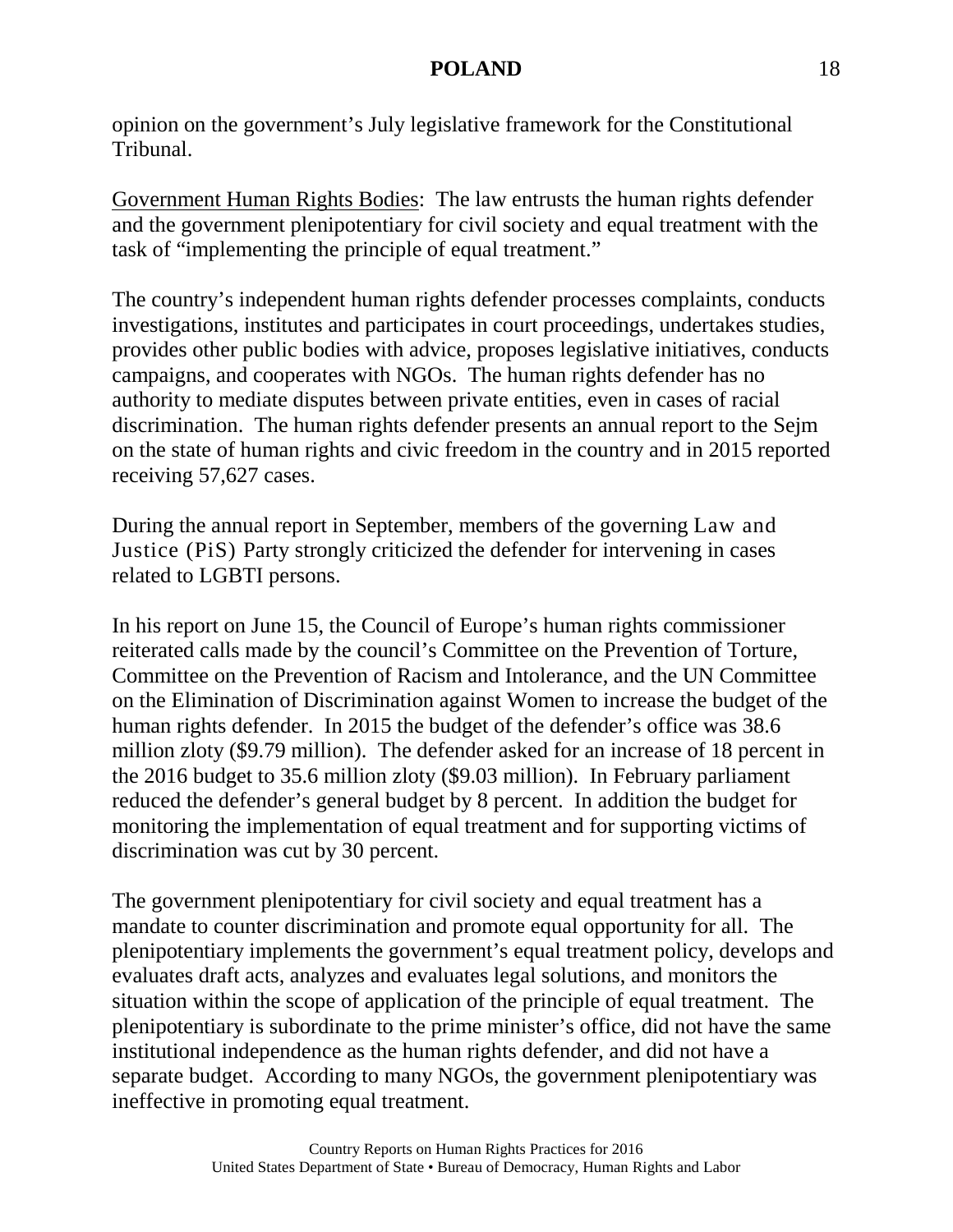Both chambers of parliament have committees on human rights and the rule of law. The committees serve a primarily legislative function and are composed of representatives from multiple political parties.

### **Section 6. Discrimination, Societal Abuses, and Trafficking in Persons**

#### **Women**

Rape and Domestic Violence: Rape, including spousal rape, is illegal and punishable by up to 12 years in prison. Stalking is punishable by up to 10 years in prison. According to national police statistics, through June, there were 741 reported cases of rape. NGOs estimated that the actual number of rapes was much higher because women often were unwilling to report incidents due to social stigma. During the same period, police concluded 278 possible rape cases and forwarded them to prosecutors for indictment, and they forwarded another 36 to family courts (for underage offenders) for indictment.

While courts may sentence a person convicted of domestic violence to a maximum of five years in prison, most of those found guilty received suspended sentences. The law permits authorities to place restraining orders without prior approval from a court on spouses to protect against abuse, but police do not have the authority to issue immediate restraining orders at the scene of an incident.

During the first half of the year, police identified 7,178 cases of domestic violence. During the same period, police concluded 4,767 investigations and forwarded them to prosecutors for indictment. Through June police registered 36,855 "blue card procedures," meaning either a police officer intervened in a domestic violence situation or a police officer on duty interviewed a potential victim of domestic violence.

According to some women's organizations, the statistics understated the number of women affected by domestic violence, particularly in small towns and villages. The Women's Rights Center reported that police were occasionally reluctant to intervene in domestic violence incidents if the perpetrator was a police officer or if victims were unwilling to cooperate. In his report the human rights commissioner of the Council of Europe stated, "Women victims of domestic violence and genderbased violence are still confronted with gender bias on the part of medical staff, police, prosecutors, and judges."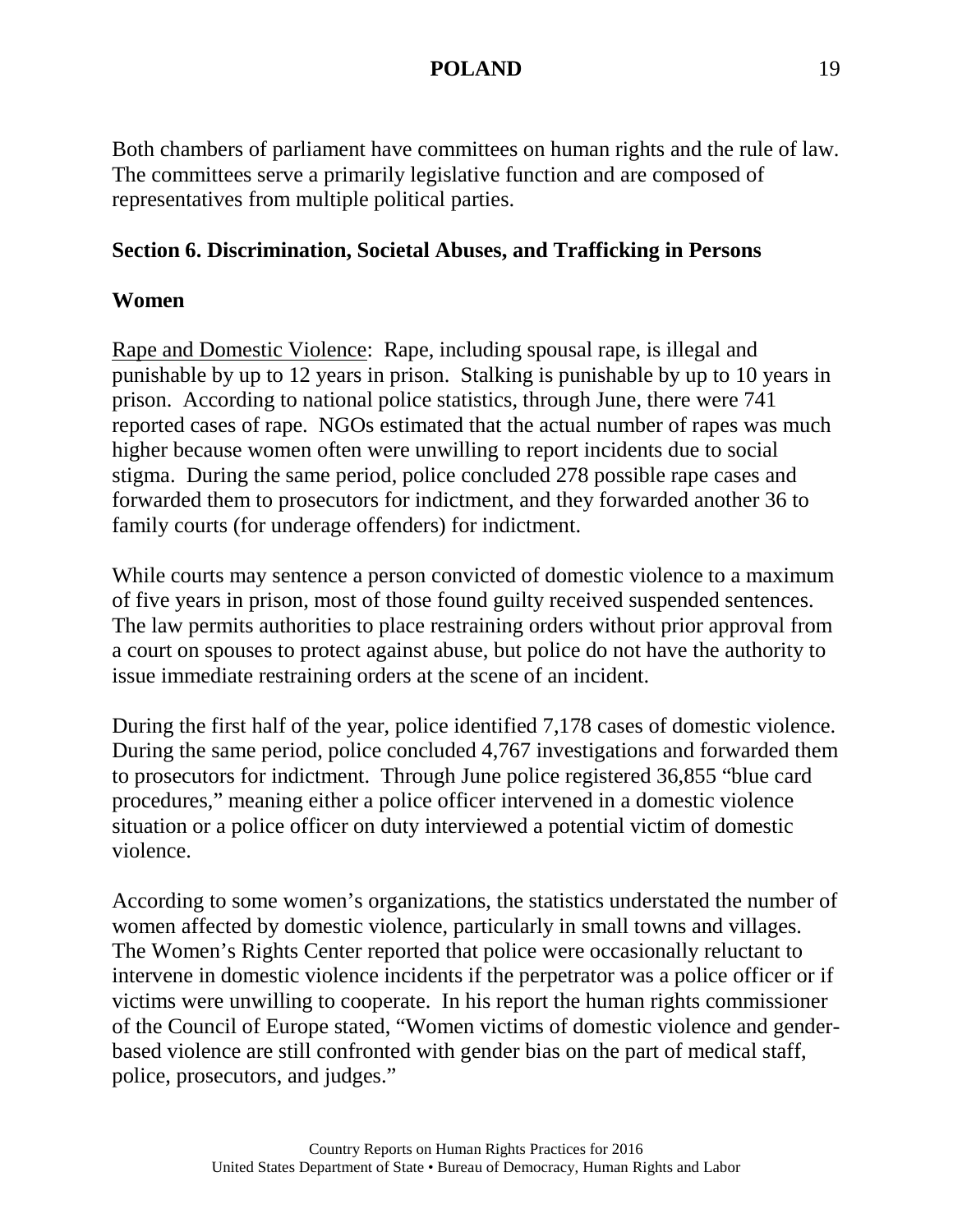The law requires every municipality in the country to set up an interagency team of experts to deal with domestic violence. According to some NGOs, this requirement might actually worsen the situation because the interagency teams focused on resolving the "family problem" rather than initially treating claims of domestic violence as criminal matters. The NGOs also believed the additional work required by the procedures discouraged police from classifying cases as domestic violence and might have contributed to a possible reduction in reported cases during the year.

Centers for victims of domestic violence operated throughout the country. In 2015, the most recent year for which statistics were available, local governments provided victims and their families with legal and psychological assistance and operated 220 crisis intervention centers and 13 shelters for pregnant women and mothers with small children. In addition local governments operated 35 specialized centers funded by the government's National Program for Combating Domestic Violence. The centers provided social, medical, psychological, and legal assistance to victims; training for personnel who worked with victims; and "corrective education" programs for abusers.

The government supports 35 specialized centers for victims of domestic abuse and corrective education programs for abusers and training for social workers, police officers, and specialists who were the first responders for victims of domestic violence.

Sexual Harassment: The law prohibits sexual harassment, and violations carry penalties of up to three years in prison. The law defines sexual harassment as discriminatory behavior in the workplace, including physical, verbal, and nonverbal acts violating an employee's dignity.

According to the Women's Rights Center, sexual harassment continued to be a serious and underreported problem. Many victims did not report abuse or withdrew harassment claims in the course of police investigations due to shame or fear of losing their job. Through June police reported 47 cases of sexual harassment, compared with 29 cases during the first six months of 2015.

Reproductive Rights: The government generally recognized the basic rights of couples and individuals to decide freely and responsibly the number, spacing, and timing of their children; manage their reproductive health; and have access to the information and means to do so, free from discrimination, coercion, or violence. While there were no restrictions on the right to obtain contraceptives, some NGOs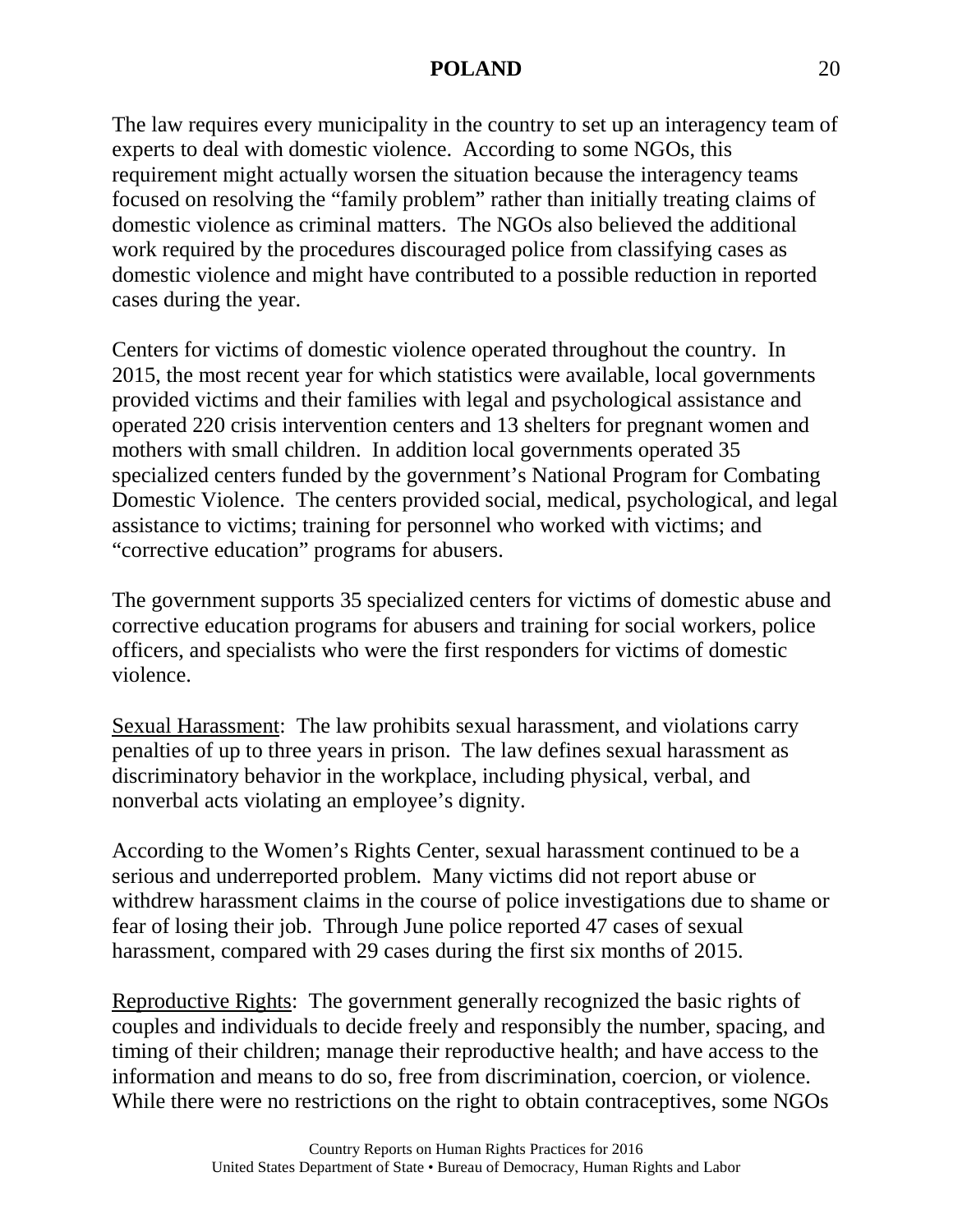believed their use was limited because the government excluded prescription contraceptives from its list of subsidized medicines, which made them less affordable. Some NGOs also believed that religious factors, such as the strong influence of the Roman Catholic Church, affected the use of contraceptives. The Council of Europe's human rights commissioner stated that, in addition, the law's clause of conscientious objection, invoked by some doctors who refused to prescribe and some pharmacists who refused to deliver contraceptive devices, hindered women's access to contraception. NGOs reported that refusals of reproductive health-care services continued to be very frequent and that women were often unable to find a health-care provider willing to deliver these services. The law does not permit voluntary sterilization. According to the Center for Reproductive Rights, sexuality-related counseling services for young persons were not available.

Discrimination: The constitution provides for the same legal status and rights for men and women and prohibits discrimination against women, although few laws exist to implement the provision. The constitution requires equal pay for equal work, but discrimination against women in employment existed (see section 7.d.).

The plenipotentiary for civil society and equal treatment has a mandate to counter discrimination and promote equal opportunity for all.

### **Children**

Birth Registration: A child acquires citizenship at birth if at least one parent is a citizen, regardless of where the birth took place. Children born or found in the country whose parents were unknown or stateless are also citizens. The government has a system of universal birth registration immediately after birth.

Child Abuse: There were reports of child abuse, but convictions were rare. A government ombudsman for children's rights issued periodic reports on problems affecting children, such as the need for improved medical care for children with chronic diseases. The ombudsman's office also operated a 24-hour free hotline for abused children. In 2015 the ombudsman received 49,674 complaints of infringements of children's rights. Of those complaints, approximately 50 percent concerned the right to be brought up in a family (citing factors such as limitation of parental rights through divorce and the need for better material support for foster families), 17 percent concerned the right to education, 12 percent concerned the right to life and protection of health, 10 percent concerned the right to protection against abuse, 7 percent concerned the right to adequate social conditions, and 4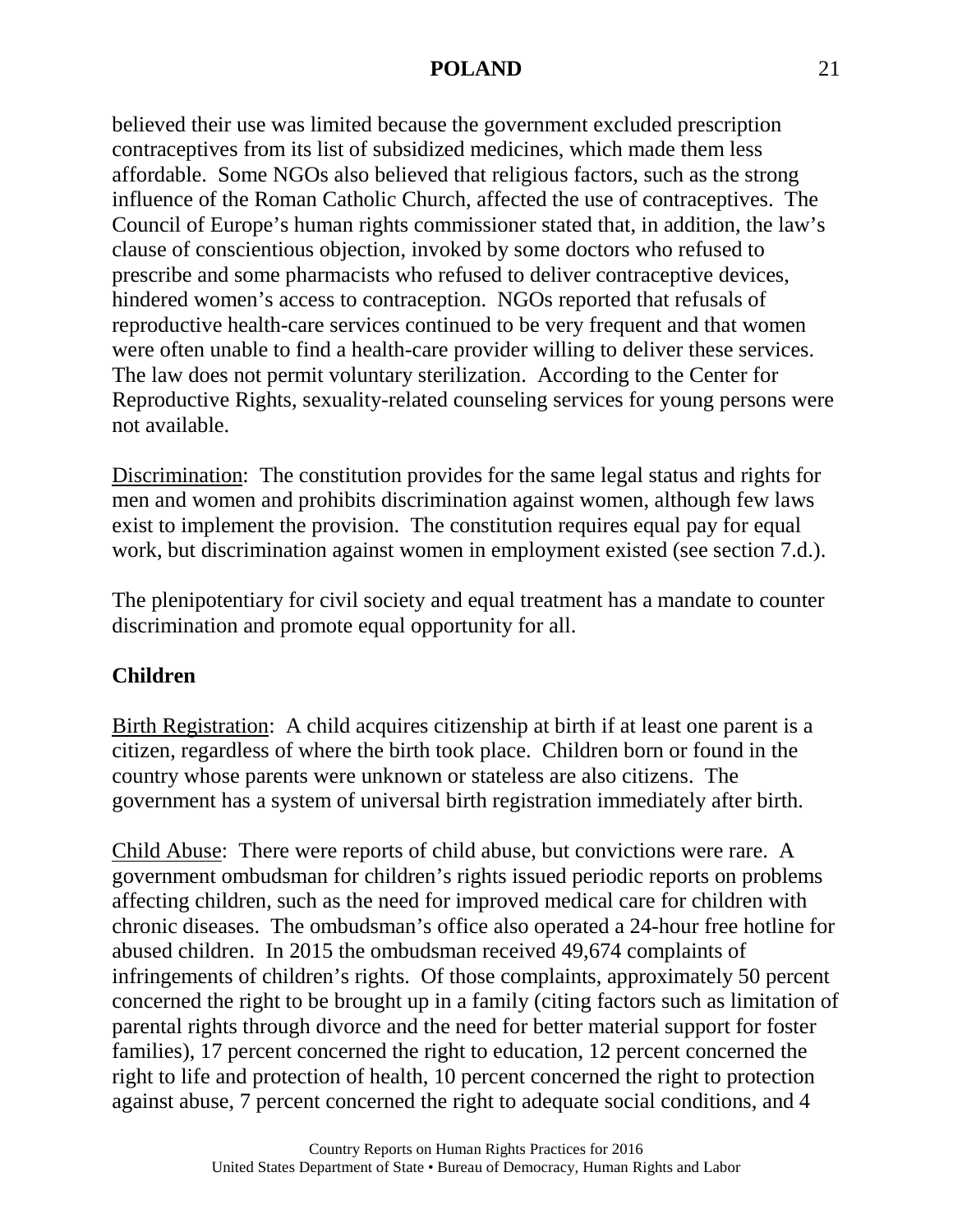percent concerned other problems. The government operated several huge advertising campaigns, including the "You can help--React! Report!" campaign aimed at preventing sexual abuse of children and "Beating. Time to stop it" campaign aimed at preventing physical violence against children.

Early and Forced Marriage: The country's legal minimum age of marriage is 18, although the guardianship court may grant permission for girls as young as age 16 to marry under certain circumstances.

Sexual Exploitation of Children: The law prohibits sexual intercourse with children younger than 15. The penalty for statutory rape ranges from two to 12 years' imprisonment. According to the Ministry of Justice, in 2014, the most recent year for which statistics were available, courts convicted 610 persons of sexual intercourse with persons under age 15 and 12 persons of pimping minors.

Child pornography is also illegal. The production, possession, storage, or importation of child pornography involving children younger than 15 is punishable by imprisonment for a period of three months to 10 years. During the year police conducted several nationwide operations against child pornography and pedophiles. Information from authorities in other countries was usually the basis for nationwide operations. Successful prosecution of child pornography remained a challenge due to both the international nature of computer-based crimes and the difficulty of identifying perpetrators.

According to the government and the Children Empowerment Foundation, a leading NGO dealing with trafficking in children, trafficking in children for sexual exploitation remained a problem.

International Child Abductions: The country is a party to the 1980 Hague Convention on the Civil Aspects of International Child Abduction. See the Department of State's *Annual Report on International Parental Child Abduction* at [travel.state.gov/content/childabduction/en/legal/compliance.html.](https://travel.state.gov/content/childabduction/en/legal/compliance.html)

#### **Anti-Semitism**

The Union of Jewish Communities estimated the Jewish population at approximately 20,000. Anti-Semitic incidents continued to occur, often involving desecration of significant property, including synagogues and Jewish cemeteries. Hate speech remained a problem, as in July when Ryszard Petru, the non-Jewish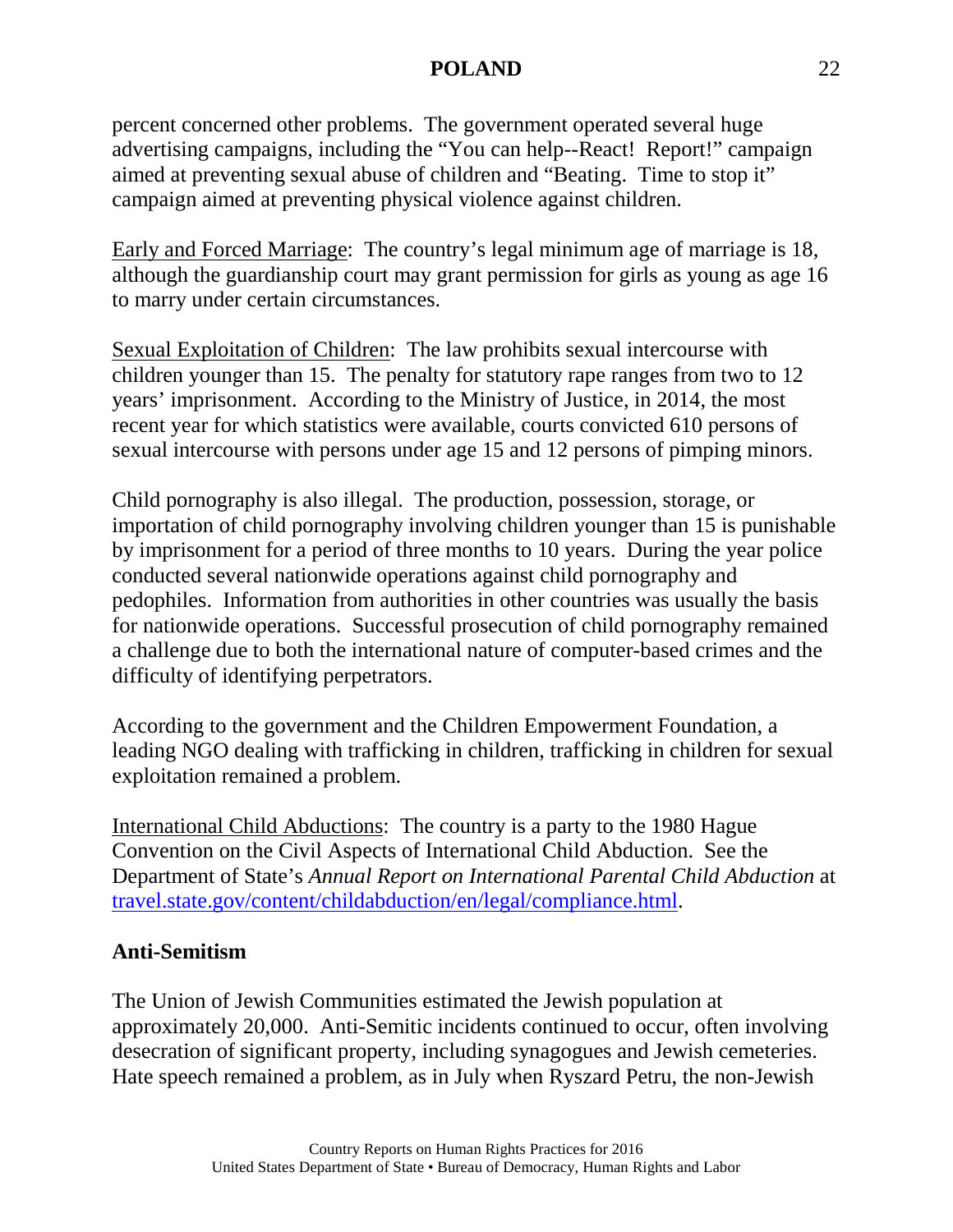leader of the Nowoczesna (Modern) political party received an anti-Semitic death threat.

In July comments by Minister of Education Anna Zalewska appeared to deny Polish responsibility for the 1942 Jedwabne and 1946 Kielce pogroms. Government officials described her remarks as unfortunate and misunderstood, stating Minister Zalewska in a subsequent print media interview acknowledged Poles had committed both atrocities. Nevertheless, critics argued the minister's comments reflected government actions that politicized a period of Polish history that demands an accurate and objective reckoning.

On February 17, a Radio Maryja commentator made anti-Semitic comments during a broadcast. On July 7, the National Radio and Television Broadcasting Council sent a letter to the head of the Redemptorist Order in Warsaw criticizing Radio Maryja for broadcasting anti-Semitic remarks and requesting the radio station not promote anti-Semitic and discriminatory content.

Xenophobic behavior and demonstrations sometimes occurred during sporting events. On August 19, 50 Lodz Widzew sports club soccer fans held a banner over a bridge that read, "19.08., today the Jews got a name. Let them burn," followed by an obscenity. The fans then burned three effigies representing Jews. By the end of September, authorities were investigating but had taken no action against any of the fans involved.

On September 28, the Wroclaw local court began a trial of a man who burned an effigy of an Orthodox Jew during a November 2015 anti-immigrant march in Wroclaw. On November 21, the court sentenced the man to 10-months' imprisonment for public incitement to hatred on religious grounds, despite the prosecutor's request for 10-months' community service. At year's end, the sentence was under appeal.

In April, two individuals who destroyed 24 tombstones at a Jewish cemetery in the town of Bielsko-Biala in November 2015 pleaded guilty.

In January, Holocaust survivors, politicians, and religious leaders gathered to mark International Holocaust Remembrance Day and commemorate the 71st anniversary of the liberation of Auschwitz-Birkenau. In July, President Andrzej Duda spoke at the 70th anniversary commemoration of a massacre of Jews in Kielce.

### **Trafficking in Persons**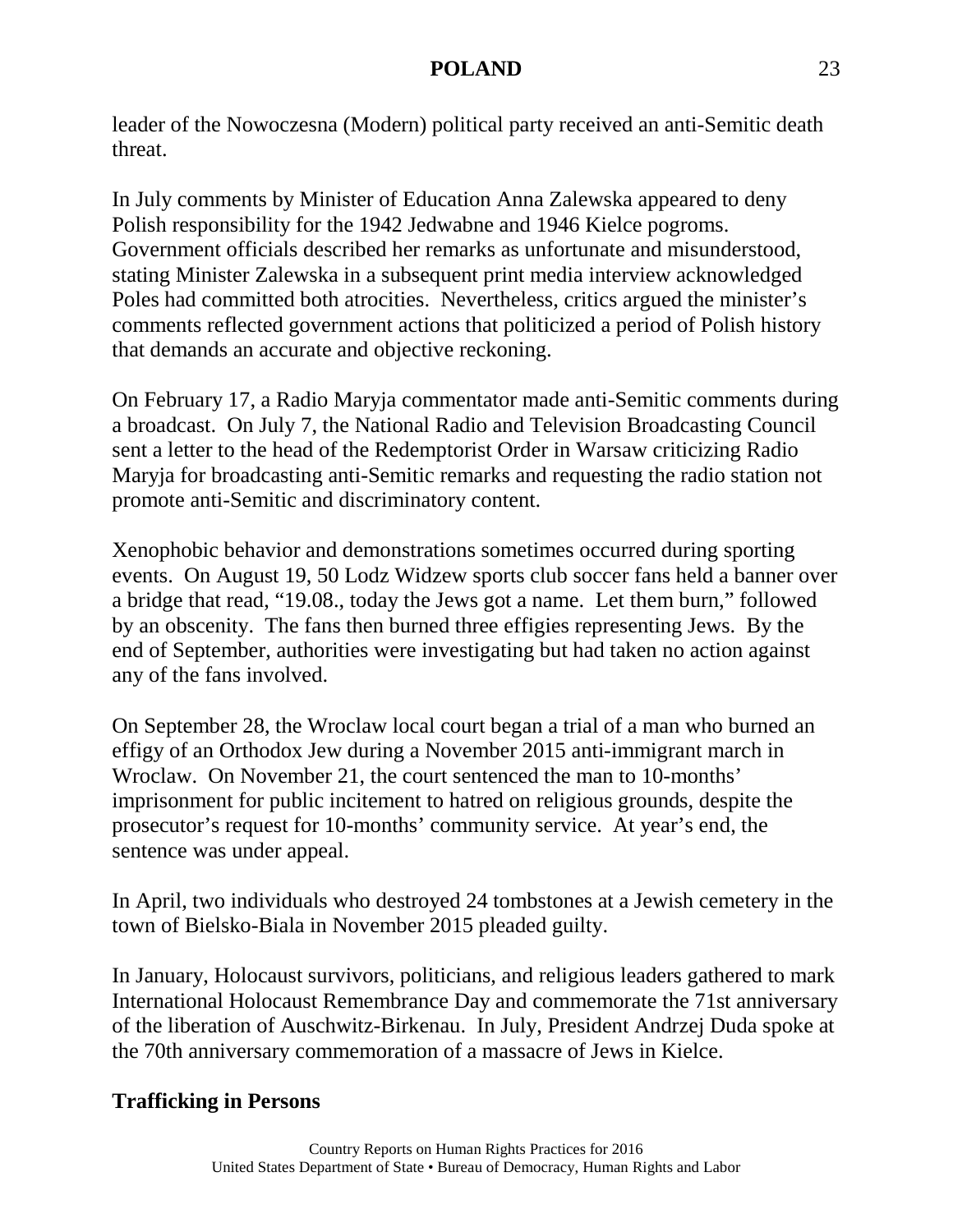See the Department of State's *Trafficking in Persons Report* at [www.state.gov/j/tip/rls/tiprpt/.](http://www.state.gov/j/tip/rls/tiprpt/)

### **Persons with Disabilities**

The law prohibits discrimination against persons with physical, sensory, intellectual, or mental disabilities in employment, education, air travel and other transportation, access to health care, the judicial system, and the provision of other government services. While the government effectively enforced these provisions, there were reports of some societal discrimination against persons with disabilities. The government restricted the right of persons with certain mental disabilities to vote or participate in civic affairs.

The law states that buildings should be accessible for persons with disabilities, and at least three laws require retrofitting of existing buildings to provide accessibility. Many buildings remained inaccessible to persons with disabilities, because regulations do not specify what constitutes an accessible building. Public buildings and transportation generally were accessible, although older trains and vehicles were often less accessible to persons with disabilities, and many train stations were not fully accessible.

#### **National/Racial/Ethnic Minorities**

A number of xenophobic and racist incidents occurred during the year. The NGOs Never Again and Open Republic reported a noticeable increase in the total number of hate crimes, pointing out that, although perpetrators mainly used hate speech in the past, during 2015 there were also violent attacks. On November 7, the National Prosecutor's Office reported hate crimes investigated by the National Prosecutor's office had risen 13 percent in the first six months of the year.

Prosecutors investigated 1,548 cases of hate crimes, including hate speech, in 2015, compared with 1,365 in 2014. Of these, 793 cases involved the internet, 160 cases were racist graffiti on walls or buildings, monuments and graves, 118 referred to making verbal threats to other persons, 86 cases were related to the use of violence against other persons, 44 involved bodily injury, 39 occurred at demonstrations or assemblies, 31 involved beating by more than one person, 29 involved sports fans or athletes, 25 involved offensive, harmful or embarrassing physical contact, 15 involved press and book publications, eight concerned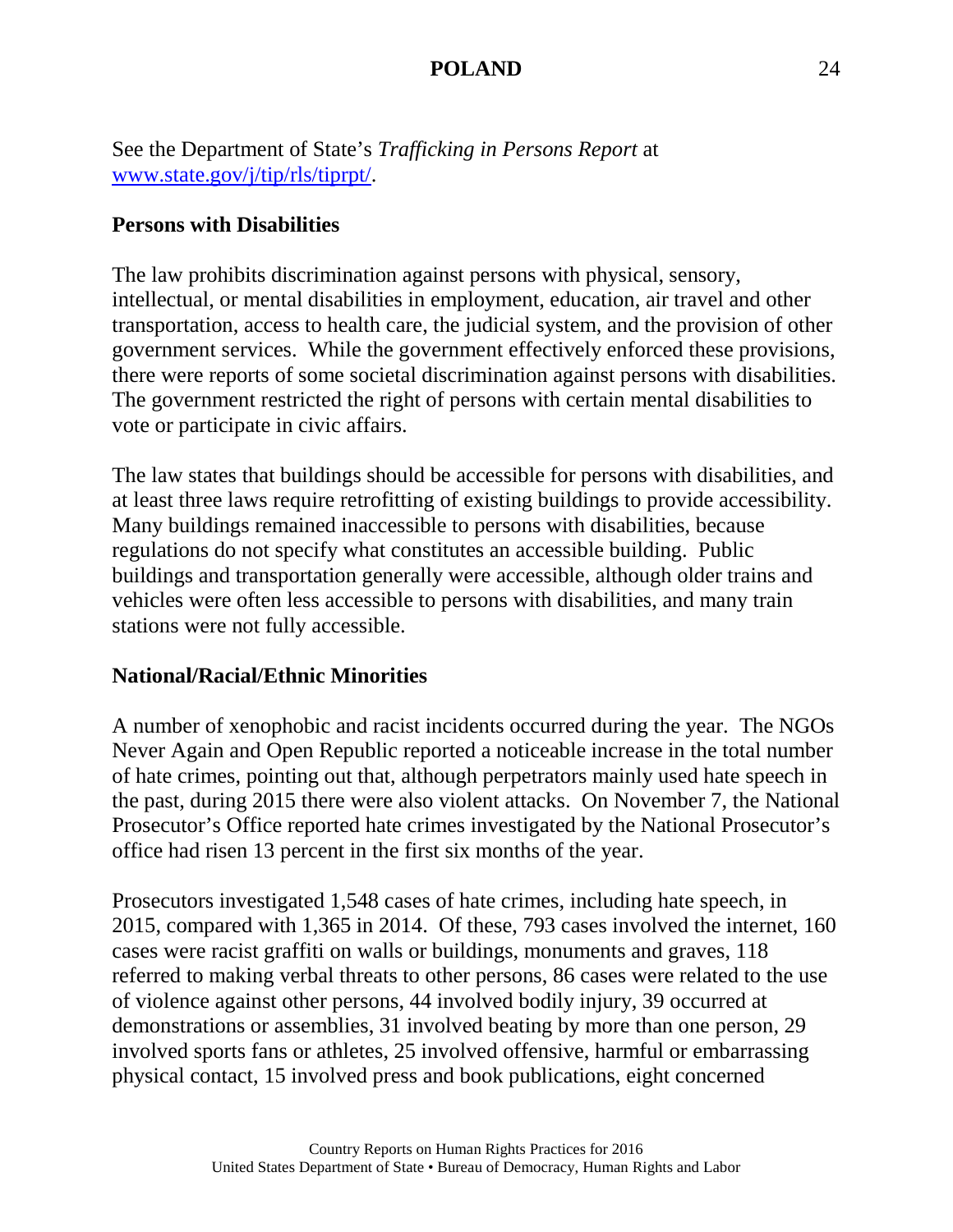television and radio programs, and two involved arson. Information on the remaining 198 hate crimes was unavailable.

On February 29, a Poznan local court sentenced two men to prison terms of three months and two years for beating a Syrian national in November 2015. On July 26, the court sentenced a third man to two years of community work for inciting the other two men to beat the Syrian. The court declared that the beating was a purely racist attack.

On June 23, Lodz prosecutors charged a 37-year-old man with racism, discrimination, and causing bodily harm to a 25-year old Algerian female student whom he verbally and physically attacked in the city of Lodz.

On September 8, a man physically attacked a university professor because he was speaking German while riding on a Warsaw tram. The attacker demanded the professor stop speaking German in his presence. When the professor refused, the man hit him in the face and fled the scene. On October 10, police arrested the suspected attacker and placed him in pretrial detention for three months.

Societal discrimination against Roma continued to be a problem. The 2011 national census recorded 16,723 Roma, although an official government report on the Romani community estimated that 20,000-25,000 Roma resided in the country. Romani community representatives estimated that 30,000-35,000 Roma resided in the country.

On April 21, unknown perpetrators destroyed a monument in memory of Roma shot by Nazis during World War II in Borzecin. The perpetrators split the wooden monument into pieces with an axe. By the end of September, no police investigation details were available.

In February, Czchow municipal authorities protested the resettlement of Romani community members after municipal authorities from neighboring Limanowa purchased and renovated property in Czchow to resettle three Romani families living in a dilapidated building in Limanowa. Czchow municipal authorities argued they had no experience or resources for integrating Roma, and the families remained in their Limanowa residence.

Romani leaders complained of widespread discrimination in employment, housing, banking, the justice system, the media, and education.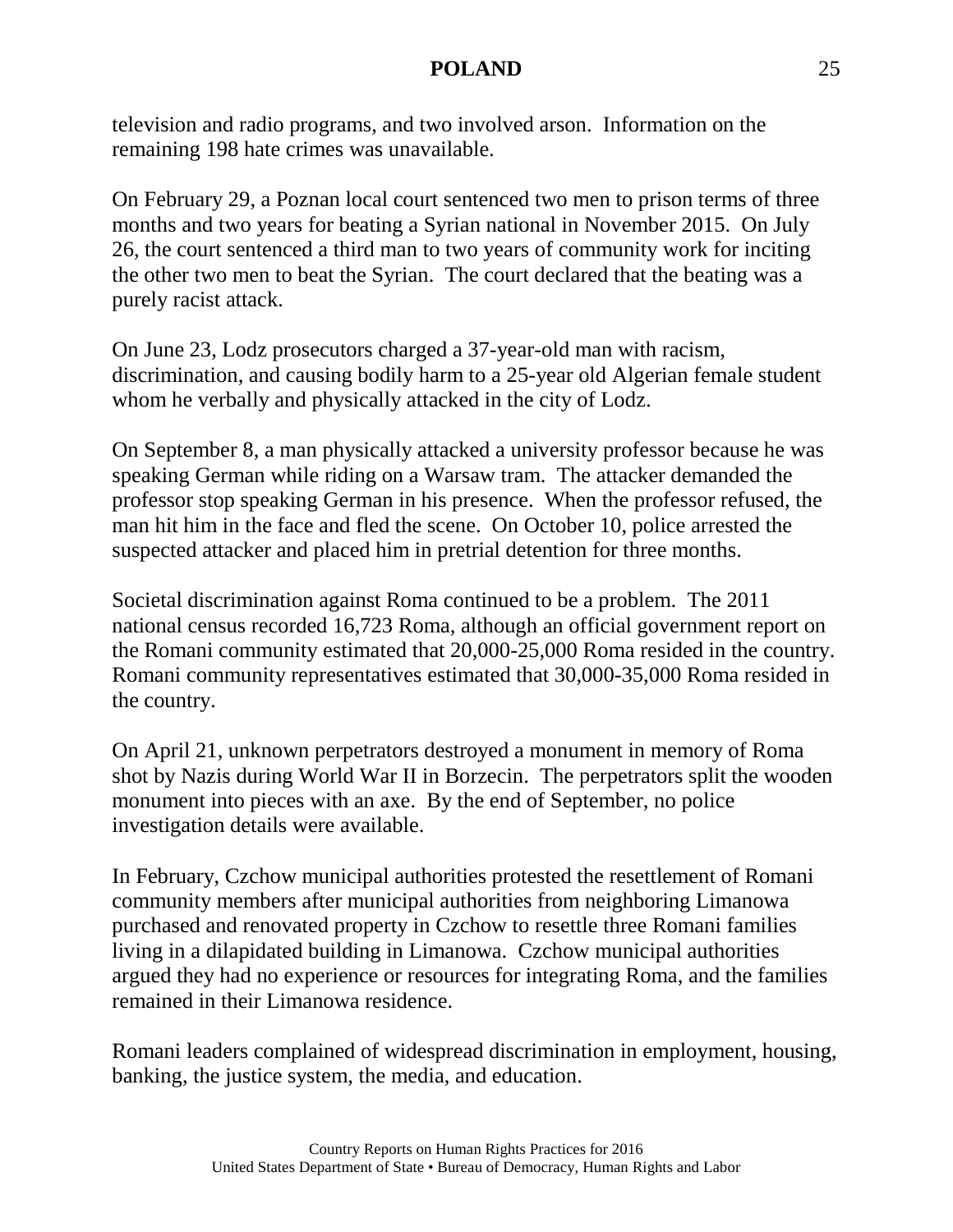On January 25, a Romanian Romani group sued Poland in the European Court of Human Rights, arguing that the government violated the European Convention on Human Rights by dismantling their illegal settlement in Wroclaw in July 2015. Wroclaw city authorities destroyed the illegal settlement present in the city since 2009 without advance notification to the inhabitants who lost personal belongings when the buildings were destroyed. At year's end, the case was pending before the court.

According to the Ministry of Internal Affairs and Administration, 2,360 Romani children between ages six and 16 attended school. During the year the government allocated 10 million zloty (\$2.5 million) for programs to support Roma, including for educational programs. In addition the Ministry of Education allocated 700,000 zloty (\$178,000) for school equipment for Romani children. The Ministry of Internal Affairs and Administration provided 540,000 zloty (\$140,000) in school grants for Romani high school and university students, postgraduate studies on Romani culture and history in Krakow, and Romani-related cultural and religious events.

While at the national level approximately 80 percent of Roma were unemployed, levels of unemployment in some regions reached nearly 100 percent.

There were isolated incidents of racially motivated violence, including verbal and physical abuse, directed at persons of African, Asian, or Arab descent. On September 10, a man verbally attacked two Asian women on a metro train in Warsaw shouting, "Poland is only for Poles" and telling them to leave the country. Police detained the perpetrator.

The Ukrainian and Belarusian minorities continued to experience petty harassment and discrimination. On June 26, approximately 20 individuals tried to disrupt the religious procession of Greek Catholic and Orthodox Church members who were marching from the local cathedral to the military cemetery to commemorate the Ukrainian soldiers who fought for Poland in 1918-1920. On June 27, police charged nine persons with violating the right to public religious practices, which carries a punishment of up to two years' imprisonment. On December 19, the Przemysl prosecutor's office indicted 19 individuals for malicious disruption of a religious procession, which carries a possible penalty of up to three years' imprisonment.

Extremist groups, while small in number, maintained a public presence in highprofile marches and on the internet, and disrupted lectures or debates on issues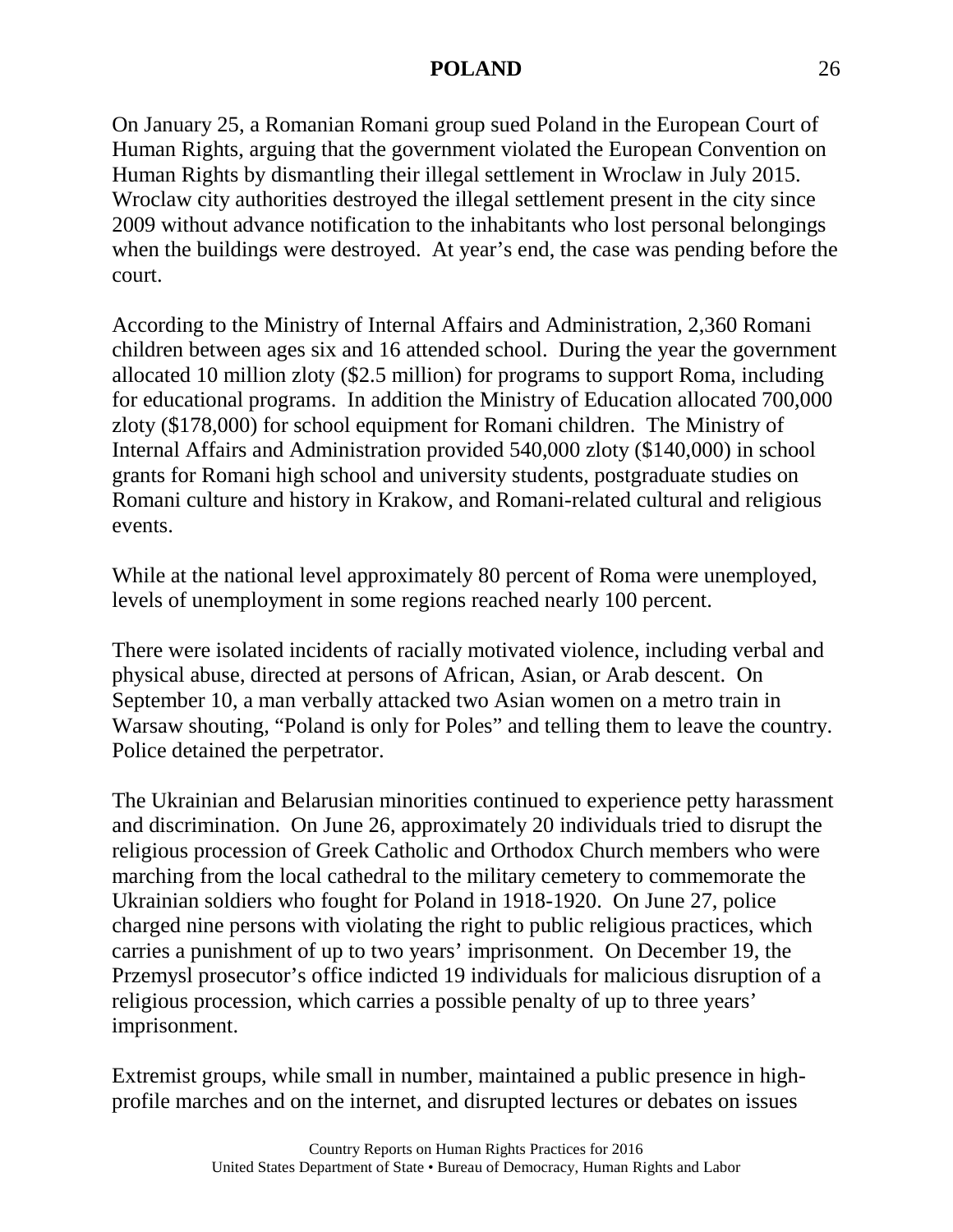they opposed. Red Watch, a webpage run by the neo-Nazi group Blood and Honor, listed by name "traitors of the race," politicians, activists, and representatives of left-wing organizations. The entries often included the home addresses and telephone numbers of the persons listed. Authorities stated they could not do anything, since the site's servers were located outside the country.

### **Acts of Violence, Discrimination, and Other Abuses Based on Sexual Orientation and Gender Identity**

While the constitution does not prohibit discrimination on the specific grounds of sexual orientation, it prohibits discrimination "for any reason whatsoever." The laws on discrimination in employment cover sexual orientation and gender identity, but hate crime and incitement laws do not. Persons who want to change their gender must sue their parents. The prime minister's plenipotentiary for civil society and equal treatment monitors LGBTI problems.

NGOs and politicians reported increasing acceptance of LGBTI persons by society but also stated that discrimination was still common in schools, workplaces, hospitals, and clinics. There were some reports of skinhead violence and societal discrimination against LGBTI persons, but NGOs maintained that most cases went unreported.

Unknown perpetrators vandalized the offices of two LGBTI organizations. In February perpetrators attempted to break into Lambda's Warsaw office and painted offensive words on the office door. In April unknown perpetrators smashed office windows of Campaign against Homophobia after unsuccessfully trying to force entry into the building. The government's plenipotentiary for civil society and equal treatment condemned the attacks. Police investigated but could not identify the perpetrators.

In July the Lodz local court imposed a 200-zloty (\$51) fine on an employee of a printing house who refused services to the LGBT Business Forum foundation, arguing he would not contribute to the promotion of LGBTI movements. The court administratively ruled the refusal of services a misdemeanor. On July 27, the justice minister/prosecutor general declared the court's conviction a violation of the freedom of conscience, economic freedom, and common sense. The printer appealed the court decision, and the case remained pending at year's end.

According to a survey by the Campaign against Homophobia in August, almost 30 percent of LGBTI persons reported having been the victims of physical or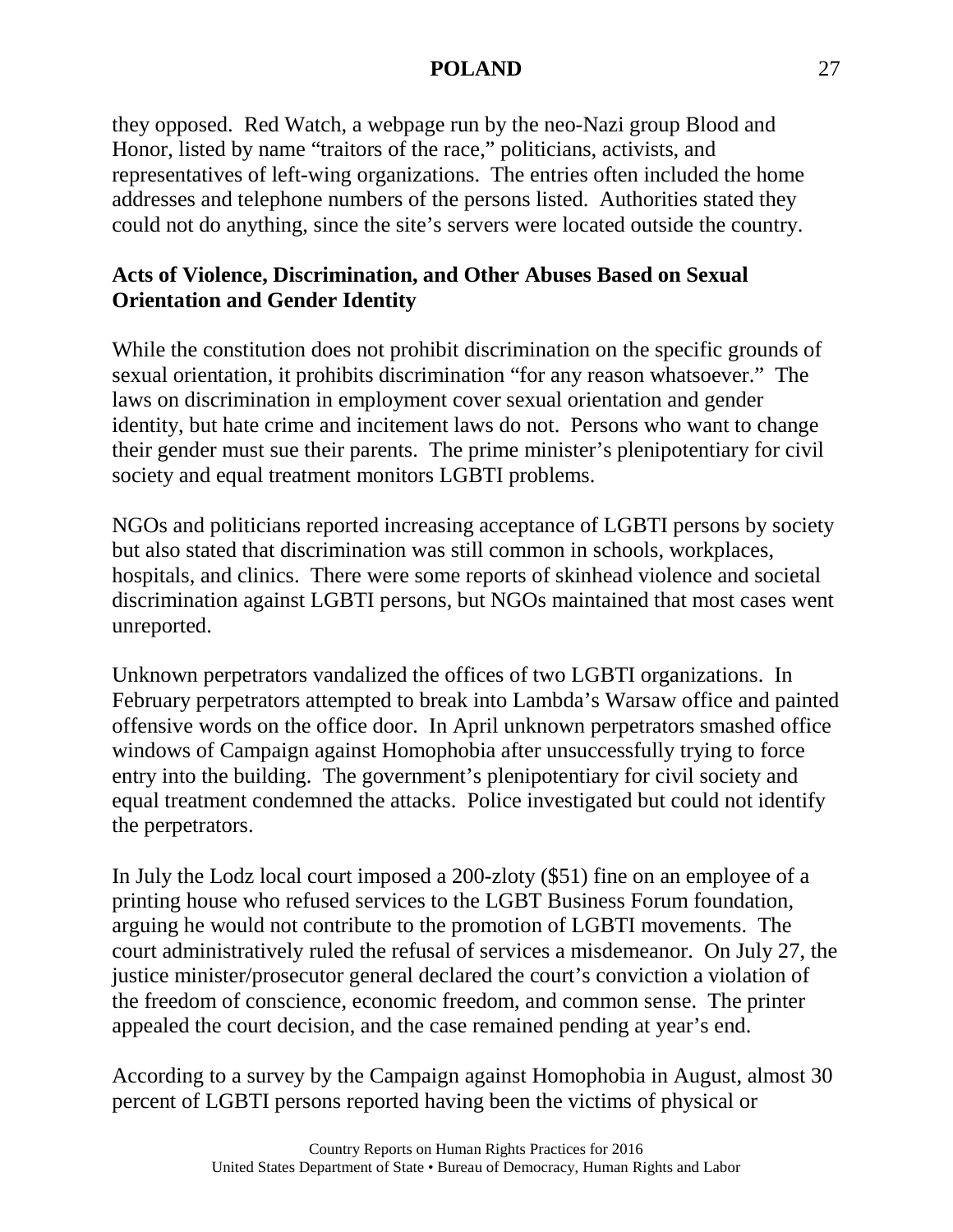psychological violence during the last five years. The report stated LGBTI individuals were two times more likely than the rest of society to be victims of crimes, and transgender persons were at the greatest risk with as many as half of transgender persons reporting they were victims of crime.

The police advisor for equal treatment and the human rights defender cooperated to publish a special handbook for police that promoted officers' tolerance and understanding of diversity and counseled police officers on how to work with victims of various minorities, including LGBTI individuals.

On February 25, the Supreme Court ruled that same-sex couples could be classified as cohabitants. Under the criminal law, a person closest to the accused may refuse to testify and is entitled to other legal protection. The Supreme Court ruled that legal protection could not differentiate with respect to gender.

### **HIV and AIDS Social Stigma**

The government's AIDS center received no complaints of discrimination from HIV-positive persons during the first six months of the year.

### **Other Societal Violence or Discrimination**

During the first months of the year, various groups organized anti-immigrant marches in several towns and cities including Bialystok, Gora Kalwaria, Biala Podlaska, Warsaw, and Lodz.

On February 18, the Lublin local court sentenced a 30-year-old woman to two months' imprisonment (suspended for two years) and 800-zloty (\$203) fine for posting hateful comments regarding Syrian refugees on her Facebook page. The court ruled that she was guilty of inciting hatred on racial and national grounds and public offense of persons of Syrian origin.

On June 28, a Poznan local court sentenced a soccer fan to seven months' community work and a 3,000-zloty (\$760) fine for inciting fans to shout anti-Islamic slogans during a September 2015 soccer match in the city of Poznan.

### **Section 7. Worker Rights**

### **a. Freedom of Association and the Right to Collective Bargaining**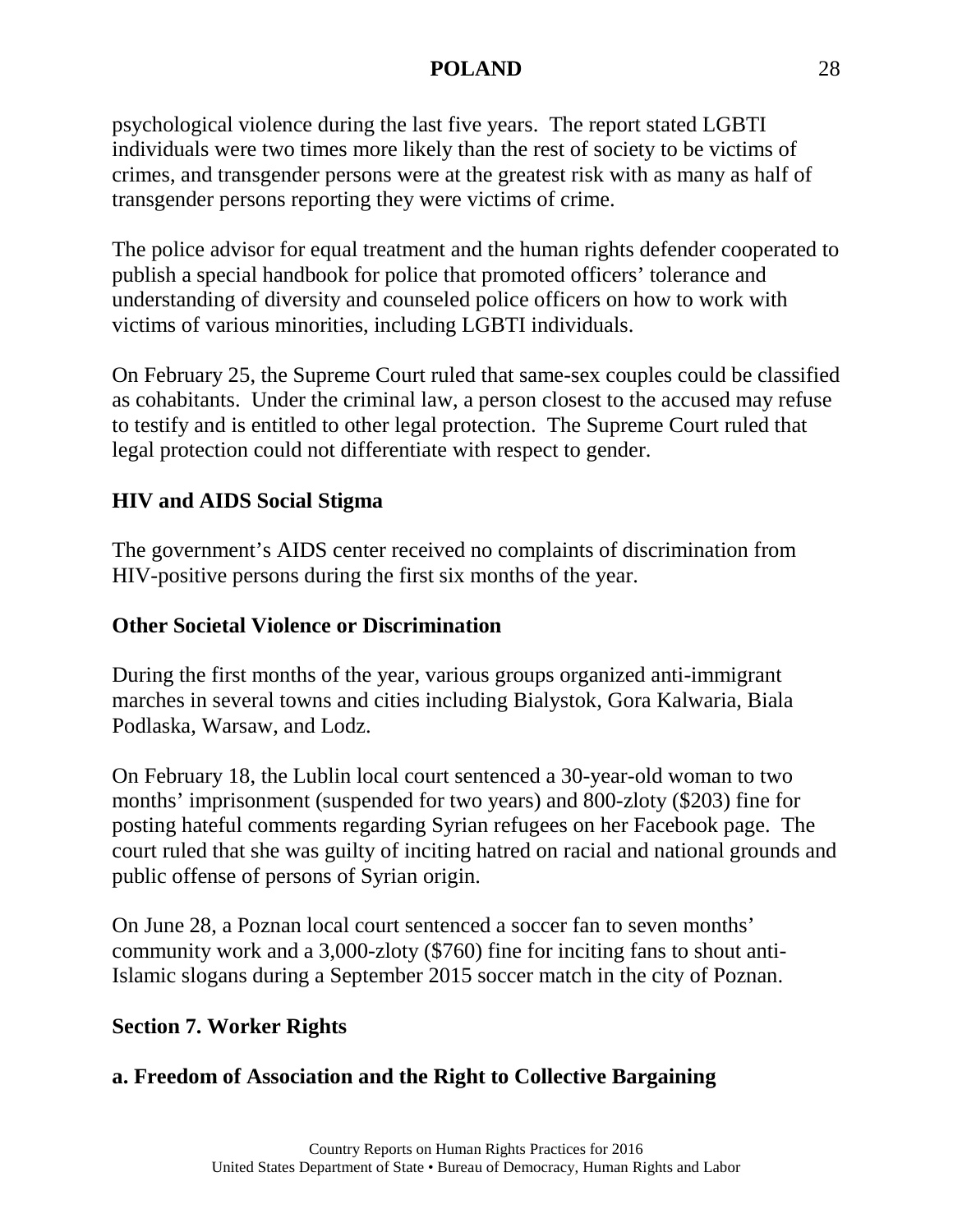The law provides for the rights of workers to form and join independent trade unions, bargain collectively, and conduct legal strikes. The law prohibits antiunion discrimination, and provides legal measures under which workers fired for union activity may demand reinstatement. There are several legal restrictions to these rights. The law does not provide for the right to form a union to persons who entered into an employment relationship based on a civil law contract, or to persons who were self-employed. In June 2015 the Constitutional Court ruled that any limitation to the freedom of association violates the constitution and required the government and parliament to amend the law on trade unions, but as of September 30, the government had not revised the law. Members in senior-level positions in the civil service cannot hold office in worker organizations.

Government workers, including police officers, border guards, prison guards, and employees of the supreme audit office, are limited to a single union. Workers in services deemed essential, such as security forces, the Supreme Chamber of Audit, police, border guards, and fire brigades, do not have the right to strike. These workers have the rights to protest and to seek resolution of their grievances through mediation and the court system.

Trade unions are registered when at least 10 eligible persons adopt a resolution to form a trade union. Newly established trade unions must appoint a founding committee consisting of three to seven persons. A new trade union must register with the National Court Registry within 30 days of the resolution. The court may remove a trade union from the registry only if a trade union adopts resolution to dissolve, is no longer able to operate due to the bankruptcy, liquidation, or reorganization of the company in which the trade union operated, or if a trade union has fewer than 10 members for more than three months.

Legal strikes require the support of at least 50 percent of all employees in a company or industry-level vote. To allow for required mediation, a strike may not be called fewer than 14 days after workers present their demands to an employer. The law obligates employers to notify the district inspection office in their region about a group dispute in the workplace. Cumbersome procedures made it difficult for workers to meet all of the technical requirements for a legal strike. What constitutes a strike under the labor law is limited to strikes regarding wages and working conditions. The law prohibits collective bargaining for key civil servants, appointed or elected employees of state and municipal bodies, court judges, and prosecutors.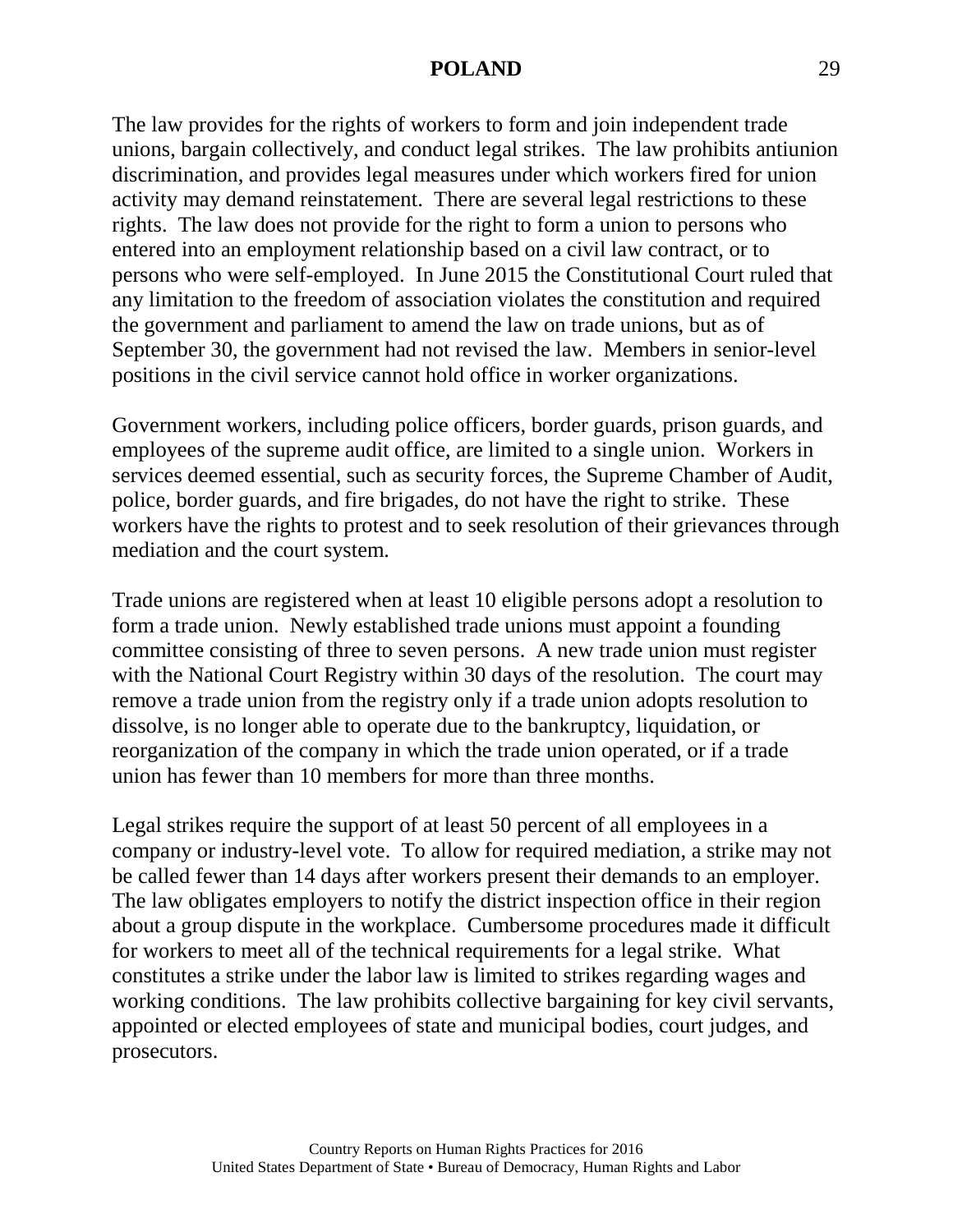The penalties for obstructing trade union activity range from fines to community service. The government did not effectively enforce applicable laws. Resources, inspections, and remediation efforts were not adequate, and the small fines imposed as punishment were an ineffective deterrent to employers. Administrative and judicial procedures were subject to lengthy delays and appeals. Unions alleged that the government did not consistently enforce laws prohibiting retribution against strikers. In 2015 the National Labor Inspectorate (NLI) registered 1,202 disputes regarding working conditions, social benefits, and the right to freedom of trade union activity, filed under collective bargaining rules as a prerequisite for striking.

Violations of freedom of association and the right to collective bargaining occurred. While many workers exercised the right to organize and join unions, many small- and medium-sized firms, which employed a majority of the workforce, discriminated against those who attempted to organize.

Labor leaders continued to report that employers regularly discriminated against workers who attempted to organize or join unions, particularly in the private sector. Discrimination typically took the forms of intimidation, termination of work contracts without notice, and closing of the workplace. Some employers sanctioned employees who tried to organize unions. The International Trade Union Confederation reported allegations of discrimination against members of the Independent Self-Governing Trade Union Solidarity "Solidarnosc" in Pyrzyce. These allegations included dismissals of six union members due to their affiliation with this union.

## **b. Prohibition of Forced or Compulsory Labor**

The law prohibits all forms of forced or compulsory labor. Nevertheless, forced labor occurred.

While the government effectively enforced the law, there were some limitations with respect to identification of victims of forced labor and distinguishing between forced labor and working conditions violations. Penalties for forced labor violations ranged from three to 15 years' imprisonment and sufficiently stringent to deter violations compared to other serious crimes. In 2015, the last year for which statistics were available, the government assisted in removing 114 victims from forced labor.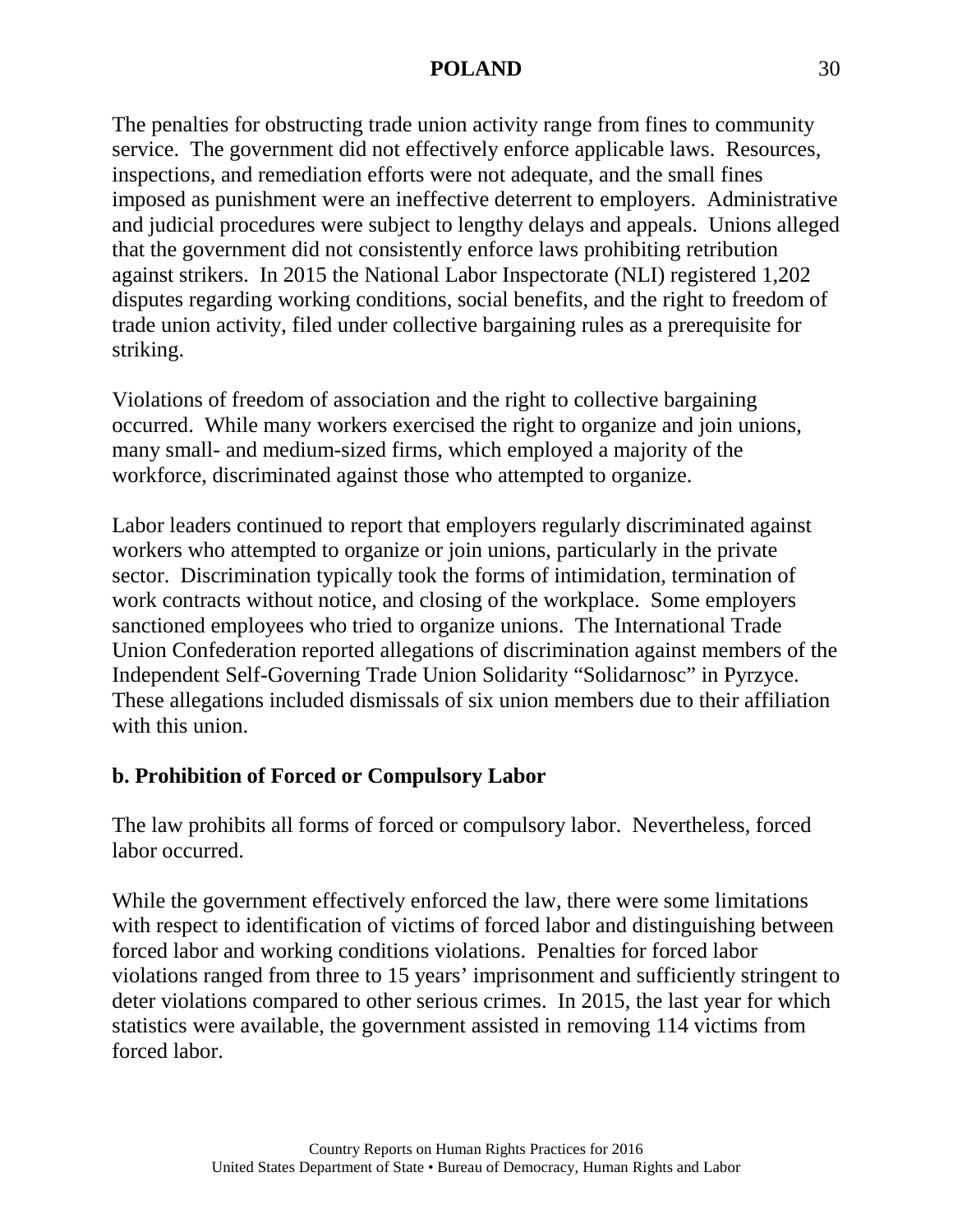There were reports that foreign and domestic men were subjected to forced labor in the agricultural, manufacturing, and food processing sectors and that men, women, and children were subjected to forced begging.

Also see the Department of State's *Trafficking in Persons Report* at [www.state.gov/j/tip/rls/tiprpt/.](http://www.state.gov/j/tip/rls/tiprpt/)

# **c. Prohibition of Child Labor and Minimum Age for Employment**

The law prohibits the employment of children under age 16, with exceptions in the cultural, artistic, sporting, and advertising fields when parents or guardians and the local labor inspector give their permission. Persons between ages 16 and 18 may work only if they have completed middle school, if the proposed employment constitutes vocational training, and if the work is not harmful to their health.

The government effectively enforced these laws in the formal sector, but the NLI was not empowered to inspect private farms or homes. During the first half of the year, the inspectorate conducted 710 inspections involving underage employees (ages 16 to 18). Authorities levied fines totaling 91,350 zloty (\$23,179) in 270 cases. Trade unions generally argue that fines imposed on employers for workers' rights violations were too small and ineffective.

The NLI reported that many employers underpaid minors or delayed their pay. The majority of employees ages 16 and 17 worked in commercial enterprises and repairs shops, processing industries, restaurants, and construction. Some children under age 18 also engaged in hazardous work in agriculture, primarily on family farms. Migrant Romani children from Romania were subjected to forced begging. Commercial sexual exploitation of children also occurred (see section 6).

## **d. Discrimination with Respect to Employment and Occupation**

The law prohibits discrimination with respect to employment or occupation in any way, directly or indirectly, on the grounds of race, sex, color, religion, political opinion, national origin, ethnic origin, disability, sexual orientation, age, trade union membership, and regardless of whether the person is hired for definite or indefinite contracts, or for full- or half-time work. The law does not specifically prohibit such discrimination based on language, HIV-positive status, gender identity, or social status. The government did not effectively enforce these laws and regulations. According to the Polish Society for Antidiscrimination Law, by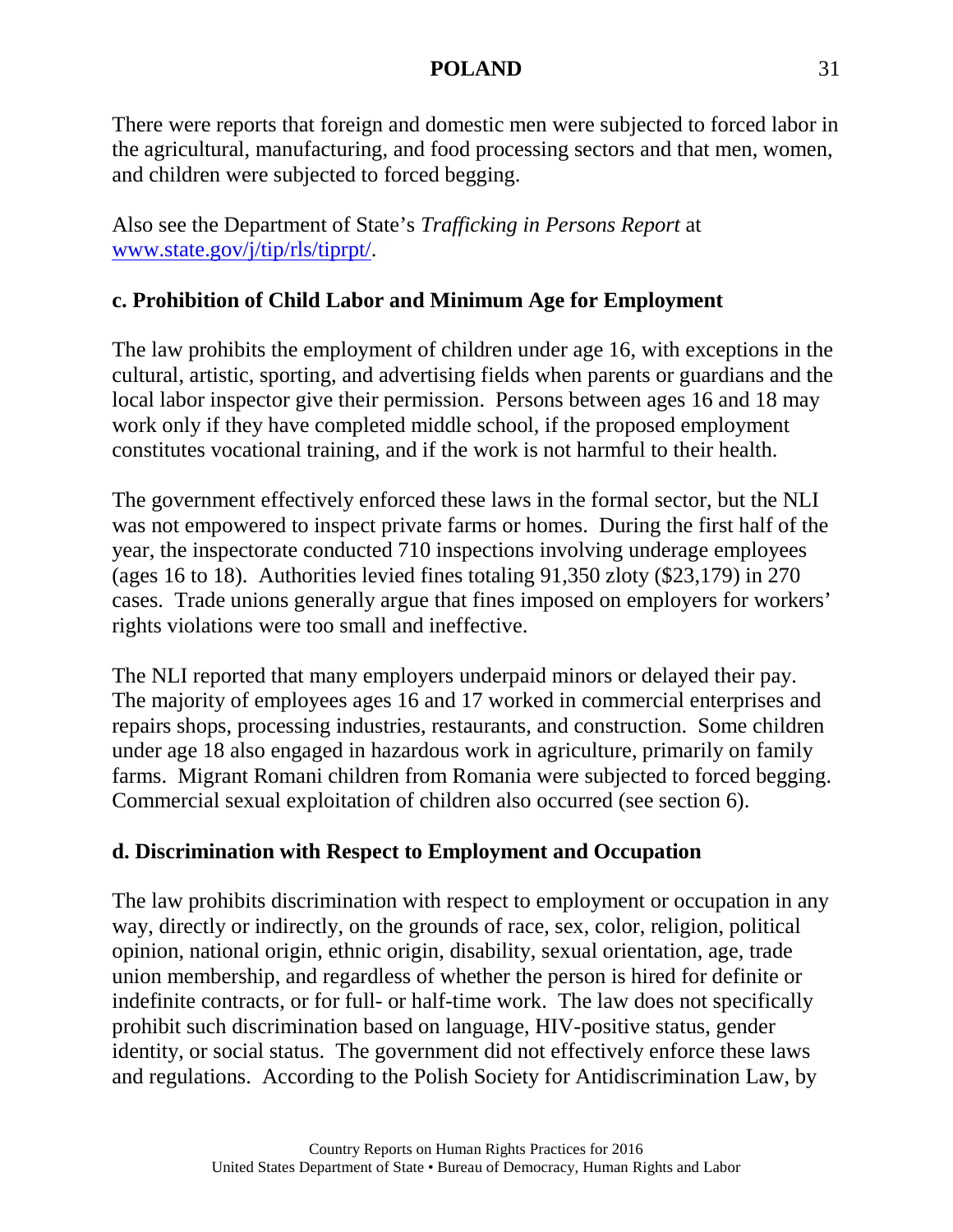law the accused must prove that discrimination did not take place, but judges often placed the burden on the victim to prove that discrimination occurred.

Discrimination in employment and occupation occurred with respect to gender, age, minority status, disability, political opinion, sexual orientation and gender identity, and HIV-positive status. According to a European Commission report, the gender wage gap in 2013, the latest year for which data were available, was 6.4 percent. The Main Statistical Office's 2016 gender pay gap report stated women earned 7.7 percent less than men earned in 2014. The report attributed the remuneration gap primarily to differing job qualifications. Discrimination against Romani workers also occurred (see section 6).

### **e. Acceptable Conditions of Work**

The national monthly minimum wage, which took effect in January, was 1,850 zloty (\$469). On August 8, the president signed a law establishing 12 zloty (\$3) as the minimum hourly wage to cover formal and informal work agreements. The law is to take effect January 2017. According to the Institute of Labor and Social Studies, in 2015 the social minimum monthly income level was 1,079 zloty (\$274) for one person and 3,421 zloty (\$868) for a family of four. In 2015 the subsistence level, which is the bare amount needed to cover the costs of housing and food, was 546 zloty (\$139) for one person and 1,856 zloty (\$471) for a family of four.

The law provides for a standard workweek of 40 hours, with an upper limit of 48 hours including overtime. It requires premium pay for overtime. It prohibits excessive or compulsory overtime and sets a maximum of 150 hours of overtime per year. The law provides for workers to receive at least 11 hours of uninterrupted rest per day and 35 hours of uninterrupted rest per week. The constitution provides every employee the right to statutorily specified days free from work as well as annual paid holidays. The law also provides for 20 days of paid annual leave for employees with fewer than 10 years of employment and 26 days for those employed at least 10 years.

The law defines strict and extensive minimum conditions to protect worker health and safety, and empowers the NLI to supervise and monitor implementation of worker health and safety laws and to close workplaces with unsafe conditions. Workers could remove themselves from situations that endangered health or safety without jeopardy to their employment, and authorities effectively protected employees in this situation. The NLI's powers are limited to the formal economy;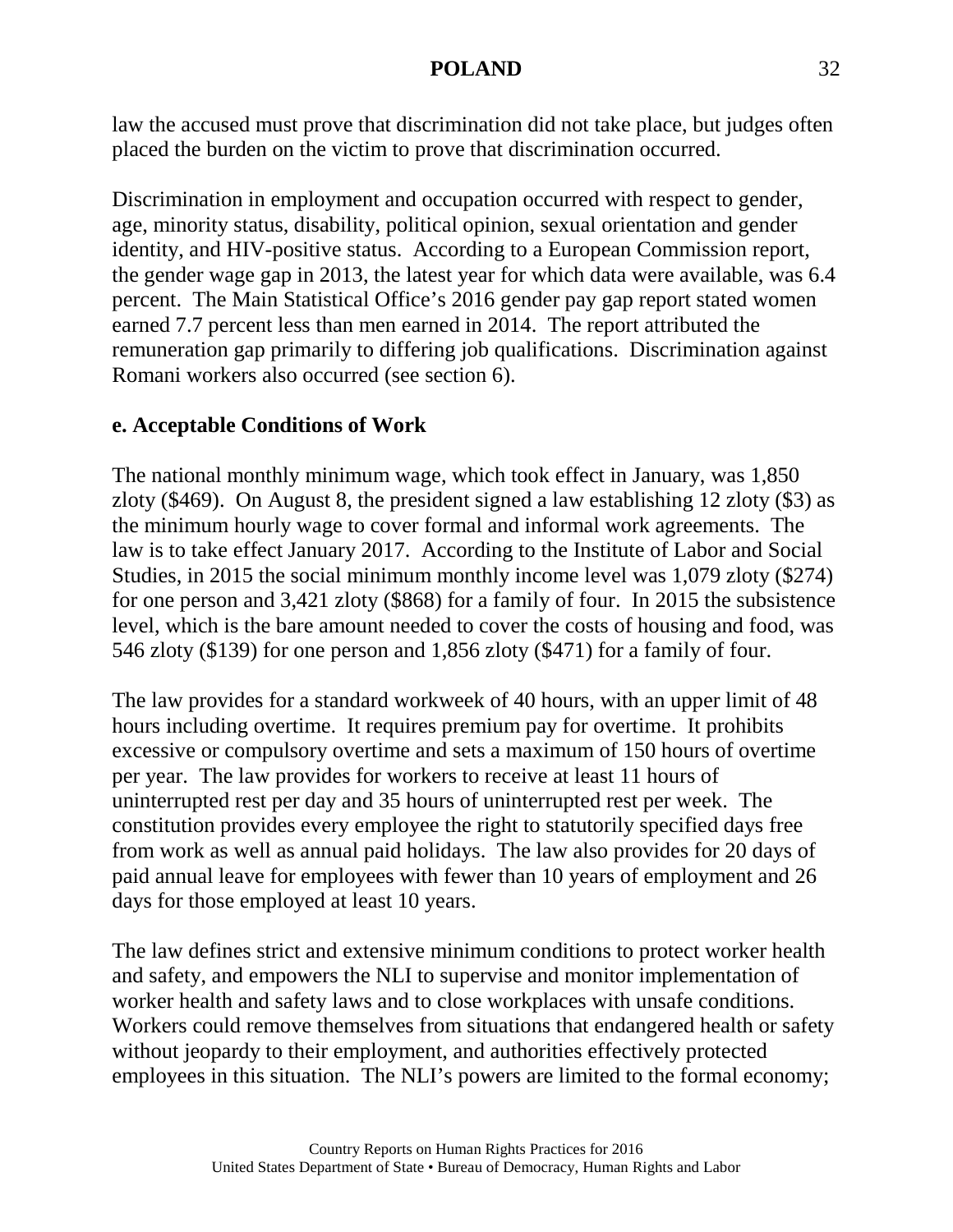it does not have authority to monitor implementation of worker health and safety laws in the informal economy, private farms, and households.

Authorities did not effectively enforce minimum wage, hours of work, and occupational health and safety in the formal or informal sectors. Resources, inspections, and remediation efforts were inadequate. In 2015 there were approximately 1,700 labor inspectors, the same number as in 2014.

According to the inspectorate's 2015 report, the most frequent labor rights violations concerned failure to pay or delayed payment of wages. Most wage payment violations occurred in the services, construction, and processing industries. Seasonal workers were particularly vulnerable to such violations. The national inspectorate's report did not cover domestic workers because inspectors could only conduct inspections in businesses, not private homes. The second-most common problem was inaccurate timekeeping records for hours worked.

Employers often ignored requirements regarding overtime pay. A large percentage of construction workers and seasonal agricultural laborers from Ukraine and Belarus earned less than the minimum wage. The large size of the informal economy--particularly in the construction and transportation industries--and the low number of government labor inspectors made enforcement of the minimum wage difficult. The Main Statistical Office definition of informal economy includes unregistered employment performed without a formal contract or agreement, and is not counted as a contribution to social security and from which income taxes are not deducted. According to Main Statistical Office, in 2014 (the latest year for which data were available), approximately 4.5 percent of workforce (711,000 persons) worked in the informal economy.

Trade union leaders stated penalties for employers were not sufficient to deter violations. In the case of serious violations, labor inspectors may submit the case to a court, which may impose a fine of up to 30,000 zloty (\$7,600). According to labor laws, persons who maliciously violate the labor rights of employees may face up to two years' imprisonment. According to the NLI, employers implemented 95 percent of all labor-inspection decisions, although a report by the NLI indicated that some legal restrictions, such as the requirement in some sectors that a company receive seven days' advance notification of upcoming inspections, weakened the effectiveness of labor inspections. International observers noted that the NLI's mandate to both confirm the legal status of workers and monitor working conditions creates a potential conflict of interest.